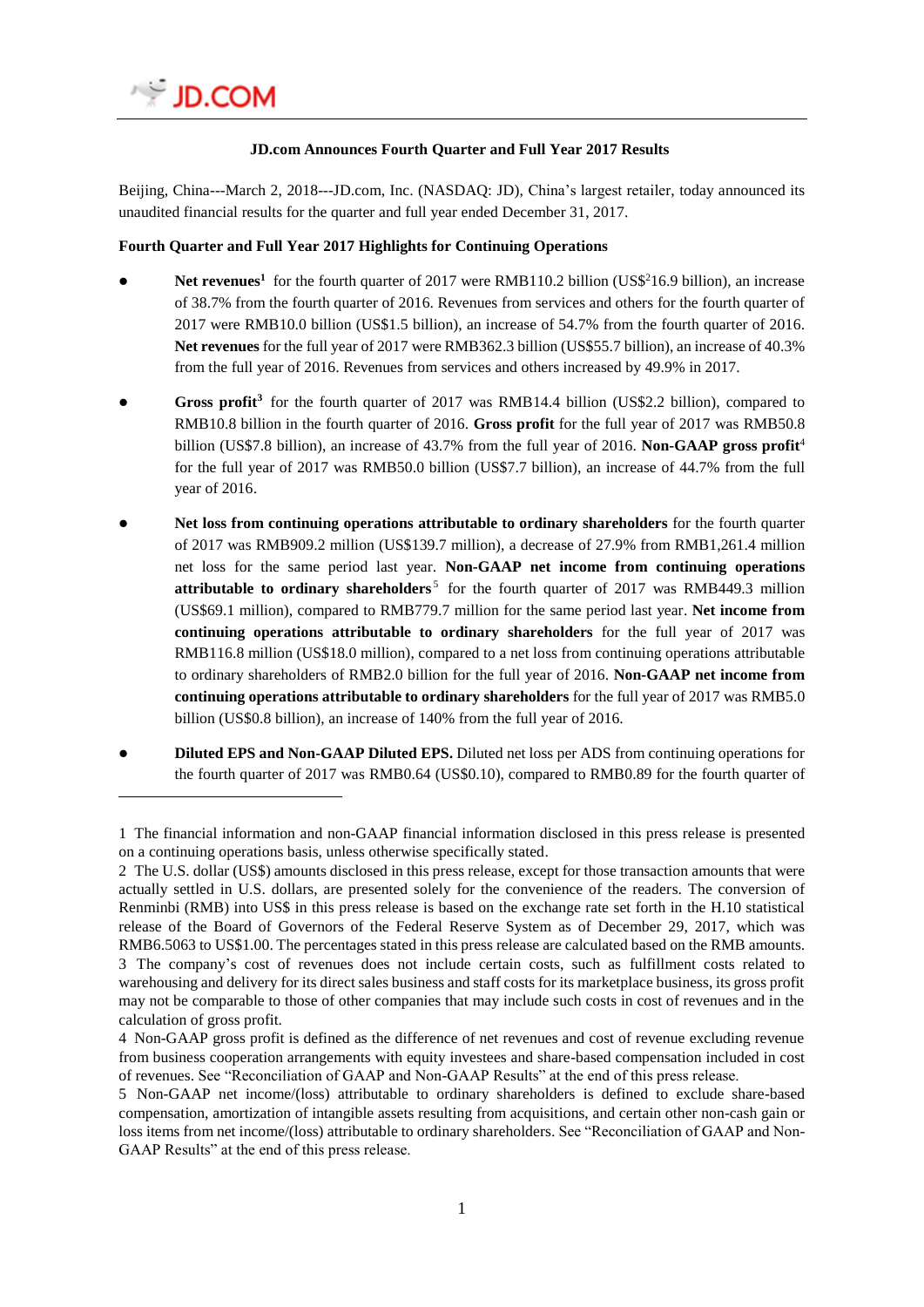

2016. Non-GAAP diluted net income per ADS from continuing operations for the fourth quarter was RMB0.31 (US\$0.05), compared to RMB0.54 for the same quarter last year. Diluted net income per ADS from continuing operations for the full year of 2017 was RMB0.08 (US\$0.01), compared to diluted net loss per ADS from continuing operations of RMB1.43 for the full year of 2016. Non-GAAP diluted net income per ADS from continuing operations for the full year of 2017 was RMB3.41 (US\$0.52), as compared to RMB1.45 in the full year of 2016.

- **Operating cash flow from continuing operations** for the twelve months ended December 31, 2017 increased to RMB27.3 billion (US\$4.2 billion) from RMB10.0 billion for the twelve months ended December 31, 2016. Free cash flow<sup>6</sup> from continuing operations, which excludes the impact from JD Finance related credit products included in the operating cash flow, for the twelve months ended December 31, 2017 increased to RMB15.7 billion (US\$2.4 billion) from RMB13.5 billion for the twelve months ended December 31, 2016.
- **Annual active customer accounts** increased by 29.1% to 292.5 million in the twelve months ended December 31, 2017 from 226.6 million in the twelve months ended December 31, 2016.

"Our unmatched online shopping experience continued to reshape Chinese e-commerce, win over consumers and drive robust growth in 2017," said Richard Liu, Chairman and CEO of JD.com. "As we implement our vision of 'boundaryless retail,' we are working with top industry players to build China's most advanced and comprehensive retail ecosystem to reach consumers wherever and whenever they shop. Looking ahead, we will remain focused on using technology, AI and big-data to revolutionize e-commerce while leveraging JD's established infrastructure to empower our partners."

"We are very pleased to report another quarter of strong top line growth, as well as record full year profitability in 2017," said Sidney Huang, JD.com's Chief Financial Officer. "In 2018, we will continue to prioritize investments in technology, user experience and expanding the JD ecosystem to bring more value to our customers and business partners."

#### *Recent Business Developments*

 $\overline{\phantom{a}}$ 

- In December 2017, JD.com and Tencent entered into definitive agreements with Vipshop Holdings Limited, under which JD.com and Tencent agreed to invest an aggregate amount of approximately US\$863 million in cash in Vipshop. Upon closing in December 2017, Tencent and JD.com beneficially owned, taking into account any existing holdings, approximately 7.0% and 5.5%, respectively, of Vipshop's total issued shares. Concurrently with the share subscription agreement, Tencent and JD.com have entered into business cooperation agreements with Vipshop.
- In February 2018, [JD.com](http://jd.com/) and Tencent announced a joint minority investment in Better Life, a leading multi-format regional retailor in southwest China. Combining Tencent's massive social media traffic, JD's e-commerce know-how and logistics capabilities, and Better Life's offline retail chain, the three

<sup>6</sup> Free cash flow, a non-GAAP measurement of liquidity, is defined as operating cash flow adding back the impact from JD Finance related credit products included in the operating cash flow and less capital expenditures, which include purchase of property, equipment and software, cash paid for construction in progress and purchase of intangible assets and land use rights. Due to certain pre-existing contractual arrangement, the company will remain as the legal owner of the consumer credit receivables after JD Finance reorganization, while JD Finance will continue to absorb the risks and obtain the rewards from these consumer credit receivables. As impact from such receivables included in the operating cash flow is not relevant to the company's core business, it is excluded when calculating the free cash flow.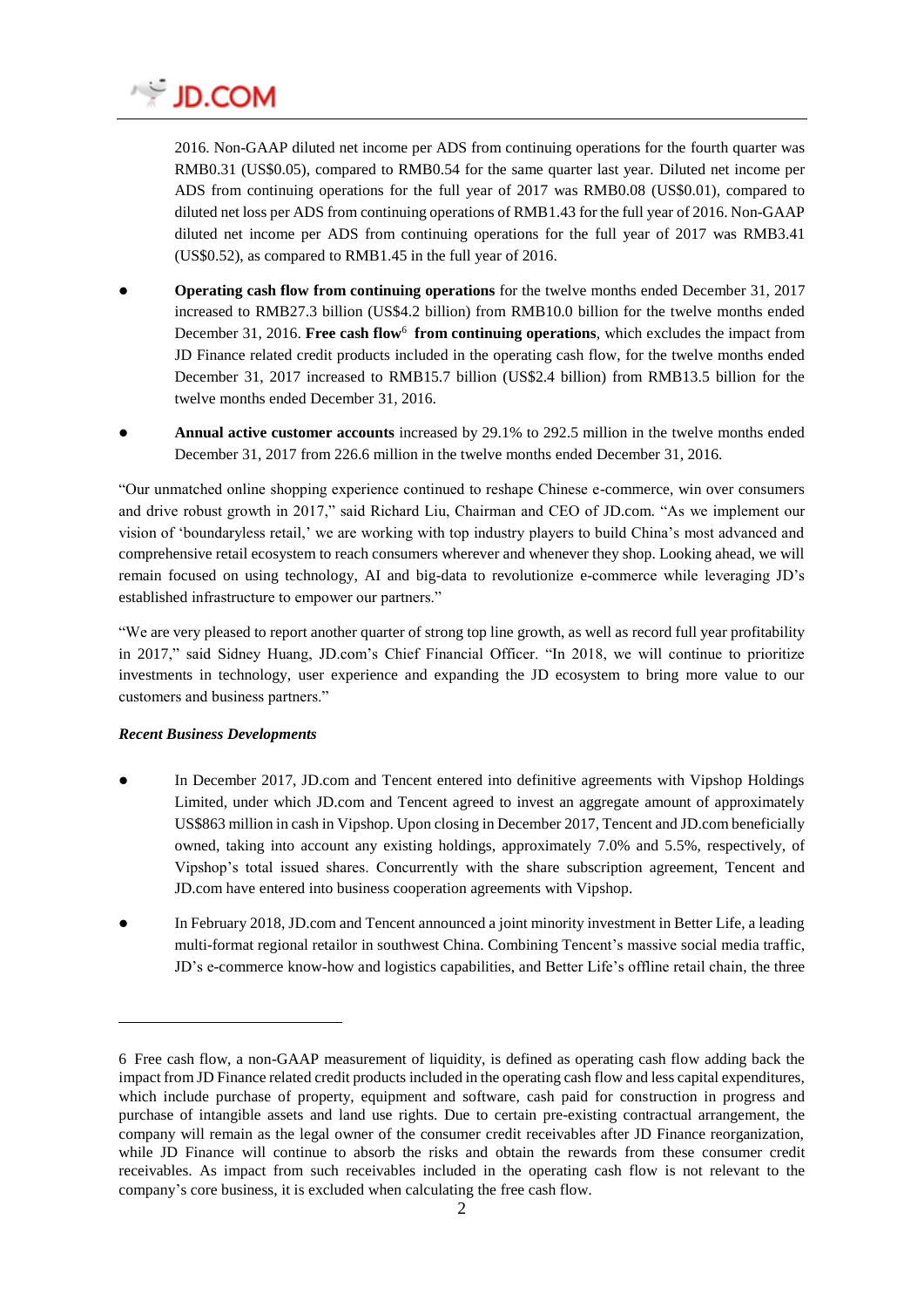# JD.COM

parties have established a strategic partnership to pursue "Boundaryless Retail Solutions" and to provide customers with integrated online and offline shopping experiences.

- In January 2018, JD.com and Meili Inc. agreed to form a joint venture to explore social-commerce opportunities. The new venture will build and operate a social e-commerce platform leveraging resources on JD's level-1 Weixin entry point, bringing innovative and interactive social-commerce features to shoppers, and helping small businesses reach a broader consumer base at lower cost.
- In the fourth quarter of 2017, JD.com continued to expand its fashion offering on the JD platform with Bebe, an American contemporary fashion brand, and Cambridge Satchel, an iconic British handbag brand. TOPLIFE, JD.com's independent online luxury platform which was launched during the quarter, also expanded its range of high-end brand partnerships through agreements with several well-known international luxury brands, including Yves Saint Laurent, Alexander McQueen and Derek Lam. TOPLIFE's customized inventory facilities, premium delivery service and abundant product selections combine the best of offline luxury shopping with the convenience and precision of online shopping.
- In November 2017, JD.com announced an agreement with the Stanford University Artificial Intelligence Lab (SAIL) to establish the SAIL-JD AI Research Initiative, a cooperative program to fund research areas such as machine learning, deep learning, robotics, natural language processing and computer vision. The cooperation will further JD's strategy of developing next-generation smart ecommerce technologies to the benefit of JD, its partners, and the industry as a whole.
- In December 2017, Walmart, JD, IBM, and Tsinghua University announced that they will work together to form a Blockchain Food Safety Alliance. The project will kick-off with a collaboration to drive greater transparency throughout China's food supply chain through enhanced food tracking and processing traceability to increase consumer confidence in purchasing food products in China.
- In December 2017, JD.com launched its second-hand goods business, Paipai, expanding JD.com's ecosystem into China's second-hand goods market. Combining advanced technologies such as blockchain-based traceability, AI-enabled automated online product verification and valuation, identity verification and credit rankings alongside JD's anti-counterfeit controls, JD is well positioned to solve key "pain points" in the second-hand goods market, namely, quality, authenticity and security, providing a trustworthy second-hand goods platform for Chinese consumers.
- In February 2018, JD.com entered into definitive agreements for the financing of its logistics subsidiary, JD Logistics, with investors including Hillhouse Capital, Sequoia China, China Merchants Group, Tencent, China Life, China Development Bank Capital FOF, China Structural Reform Fund and ICBC International. The total amount raised in the round is expected to be approximately \$2.5 billion. After the completion of the transaction, JD.com will remain as a majority shareholder of JD Logistics with an 81.4% stake. The financing is expected to close in the first quarter of 2018, subject to customary closing conditions.
- In December 2017, JD opened its first offline fresh food market under the 7FRESH brand. Leveraging JD's supply chain technology and scale as the country's largest retailer, the hyper-premium market is stocked with thousands of fresh products, including fruit, flowers, imported meat and quality fresh seafood. Offering food preparation, catering service and free 30-minute delivery to customers within three kilometers, 7FRESH integrates advanced supply chain management know-how and cutting-edge store technologies to deliver a unique shopping experience.
- As of January 31, 2018, JD.com's joint venture, New Dada, had partnered with 163 Walmart stores and 388 Yonghui stores, among numerous other supermarkets and grocery stores, to provide a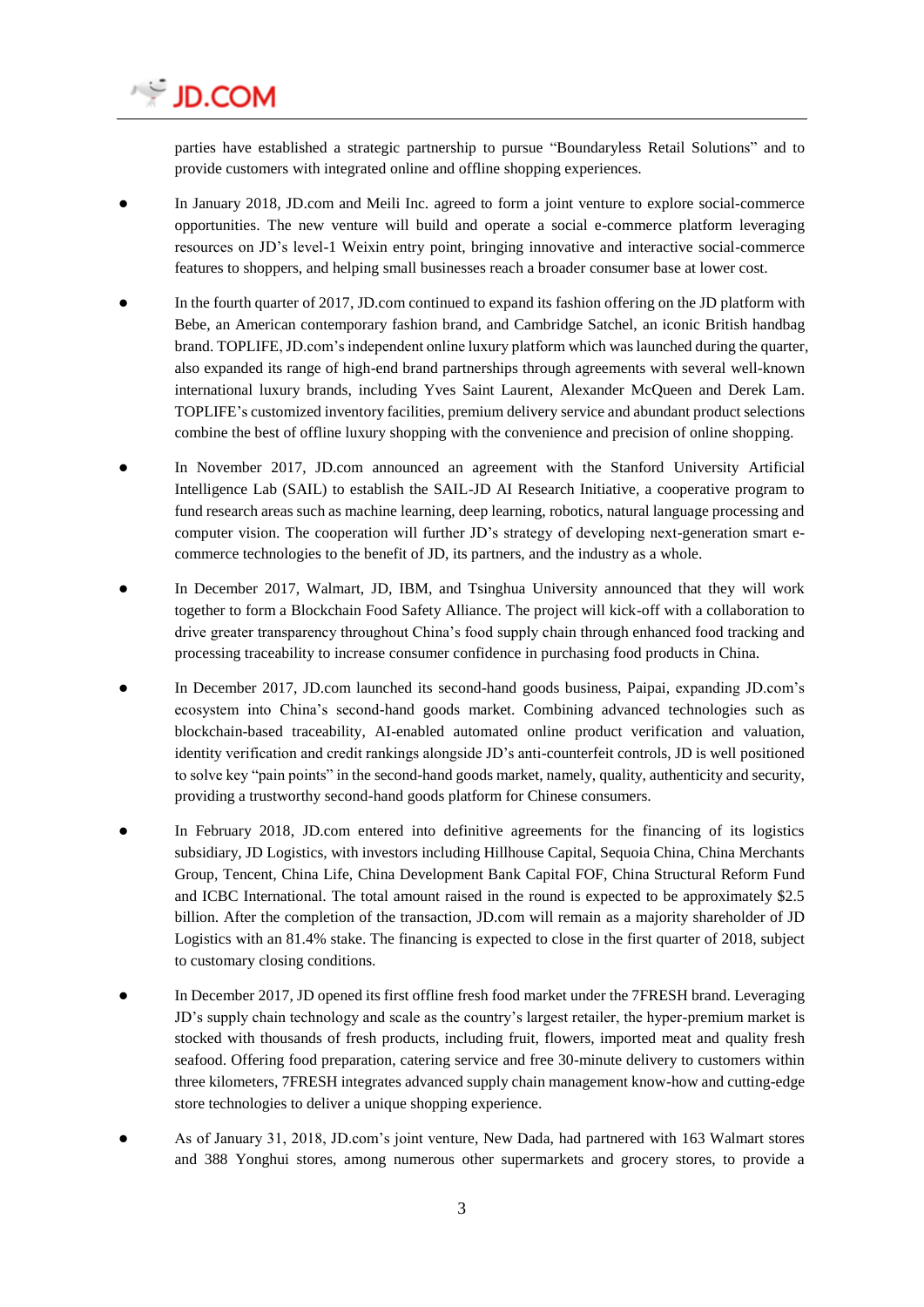

premium online fresh grocery shopping experience with one-hour home delivery service. New Dada is the largest crowdsourcing logistics provider and O2O grocery platform in China.

- During the fourth quarter, JD expanded its leadership position in fulfillment capabilities among China's e-commerce companies. As of December 31, 2017, JD.com operated 486 warehouses covering an aggregate gross floor area of approximately 10 million square meters in China.
- JD.com had over 170,000 merchants on its online marketplace, and a total of 157,831 full-time employees as of December 31, 2017.

#### **Fourth Quarter 2017 Financial Results**

*Net Revenues.* For the fourth quarter of 2017, JD.com reported net revenues of RMB110.2 billion (US\$16.9) billion), representing a 38.7% increase from the same period in 2016. Net revenues from online direct sales increased by 37.3%, while net revenues from services and others increased by 54.7% in the fourth quarter of 2017, as compared to the fourth quarter of 2016.

*Cost of Revenues***.** Cost of revenues increased by 39.7% to RMB95.8 billion (US\$14.7 billion) in the fourth quarter of 2017 from RMB68.6 billion in the fourth quarter of 2016. This increase was primarily due to the growth of the company's online direct sales business, traffic acquisition costs directly related to the online marketing services provided to merchants and suppliers, as well as costs related to the logistics services provided to merchants and other partners.

*Fulfillment Expenses***.** Fulfillment expenses, which primarily include procurement, warehousing, delivery, customer service and payment processing expenses, increased by 45.7% to RMB8.0 billion (US\$1.2 billion) in the fourth quarter of 2017 from RMB5.5 billion in the fourth quarter of 2016. Fulfillment expenses as a percentage of net revenues was 7.2%, compared to 6.9% in the same period last year.

*Marketing Expenses***.** Marketing expenses increased by 35.0% to RMB4.7 billion (US\$0.7 billion) in the fourth quarter of 2017 from RMB3.5 billion in the fourth quarter of 2016.

*Technology and Content Expenses***.** Technology and content expenses increased by 74.5% to RMB2.1 billion (US\$0.3 billion) in the fourth quarter of 2017 from RMB1.2 billion in the fourth quarter of 2016 as a result of the Company's increased investment in top talent in AI, big data and cloud-based solutions.

*General and Administrative Expenses***.** General and administrative expenses increased by 16.9% to RMB1.2 billion (US\$0.2 billion) in the fourth quarter of 2017 from RMB1.0 billion in the fourth quarter of 2016.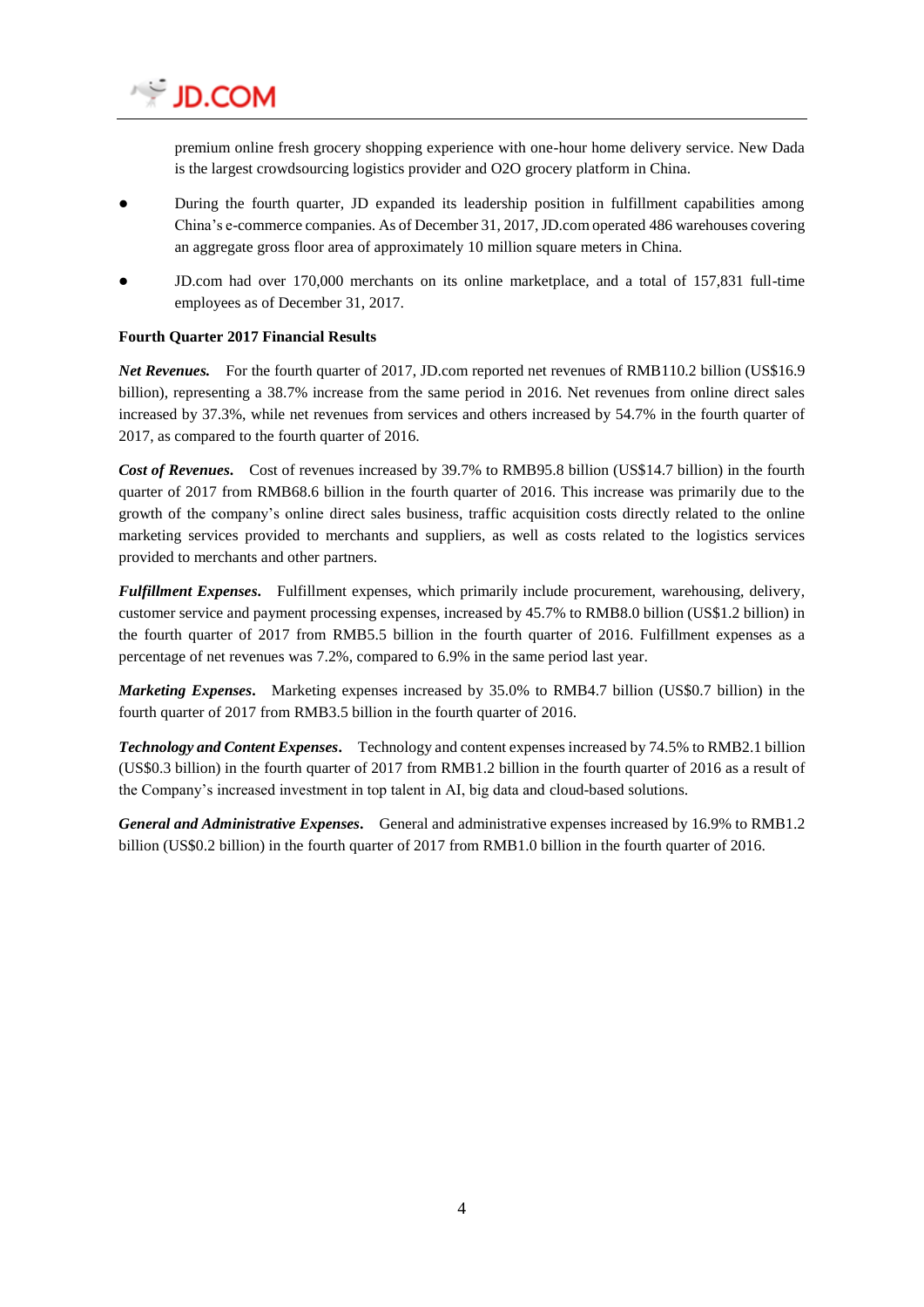# **JD.COM**

*Loss from operations and Non-GAAP income/(loss) from operations<sup>7</sup> .* Operating loss from continuing operations for the fourth quarter of 2017 was RMB1,596.2 million (US\$245.3 million), compared to RMB338.5 million for the same period last year. Non-GAAP operating loss from continuing operations for the fourth quarter of 2017 was RMB595.8 million (US\$91.6 million) with a non-GAAP operating margin of negative 0.5%, as compared to non-GAAP operating income of RMB555.0 million in the fourth quarter of 2016 with a non-GAAP operating margin of 0.7%. Non-GAAP operating margin of JD Mall*<sup>8</sup>* for the fourth quarter of 2017 was 0.6%, compared to 0.9% for the fourth quarter of 2016.

Non-GAAP EBITDA<sup>9</sup> from continuing operations for the fourth quarter of 2017 totaled RMB138.0 million (US\$21.2 million) with a non-GAAP EBITDA margin of 0.1%, as compared to RMB1.1 billion with a non-GAAP EBITDA margin of 1.3% for the fourth quarter of 2016.

*Net loss attributable to ordinary shareholders and Non-GAAP Net income attributable to ordinary shareholders.* Net loss from continuing operations attributable to ordinary shareholders for the fourth quarter of 2017 was RMB909.2 million (US\$139.7 million), compared to RMB1,261.4 million for the same period last year. Non-GAAP net income from continuing operations attributable to ordinary shareholders for the fourth quarter of 2017 was RMB449.3 million (US\$69.1 million), compared to RMB779.7 million for the same period last year.

*Diluted EPS and Non-GAAP Diluted EPS.*Diluted net loss per ADS from continuing operations for the fourth quarter of 2017 was RMB0.64 (US\$0.10), compared to RMB0.89 for the fourth quarter of 2016. Non-GAAP diluted net income per ADS from continuing operations for the fourth quarter of 2017 was RMB0.31 (US\$0.05), as compared to RMB0.54 for the fourth quarter of 2016.

### *Cash Flow and Working Capital*

 $\overline{\phantom{a}}$ 

As of December 31, 2017, the company's cash and cash equivalents, restricted cash and short-term investments totaled RMB38.4 billion (US\$5.9 billion), an increase of 57.3% from RMB24.4 billion as of December 31, 2016. For the fourth quarter of 2017, free cash flow from continuing operations of the company was as follows:

<sup>7</sup> Non-GAAP income/(loss) from operations is defined to exclude share-based compensation, amortization of intangible assets resulting from acquisitions, and certain other non-cash gain or loss items from income/(loss) from operations. Non-GAAP operating margin is calculated by dividing non-GAAP income/(loss) from operations by net revenues. See "Reconciliation of GAAP and Non-GAAP Results" at the end of this press release.

<sup>8</sup> Non-GAAP operating margin of JD Mall is defined to exclude impact of the company's new businesses from non-GAAP operating margin of the company. New businesses of the company include O2O (deconsolidated since its merger with Dada Nexus to form New Dada on April 26, 2016), insurance, technology initiatives, overseas business as well as logistics services provided to third parties (collectively, "New Businesses").

<sup>9</sup> Non-GAAP EBITDA is defined as non-GAAP income/(loss) from operations plus depreciation and amortization excluding amortization of intangible assets resulting from assets and business acquisitions, and non-GAAP EBITDA margin is calculated by dividing non-GAAP EBITDA by net revenues. See "Reconciliation of GAAP and Non-GAAP Results" at the end of this press release.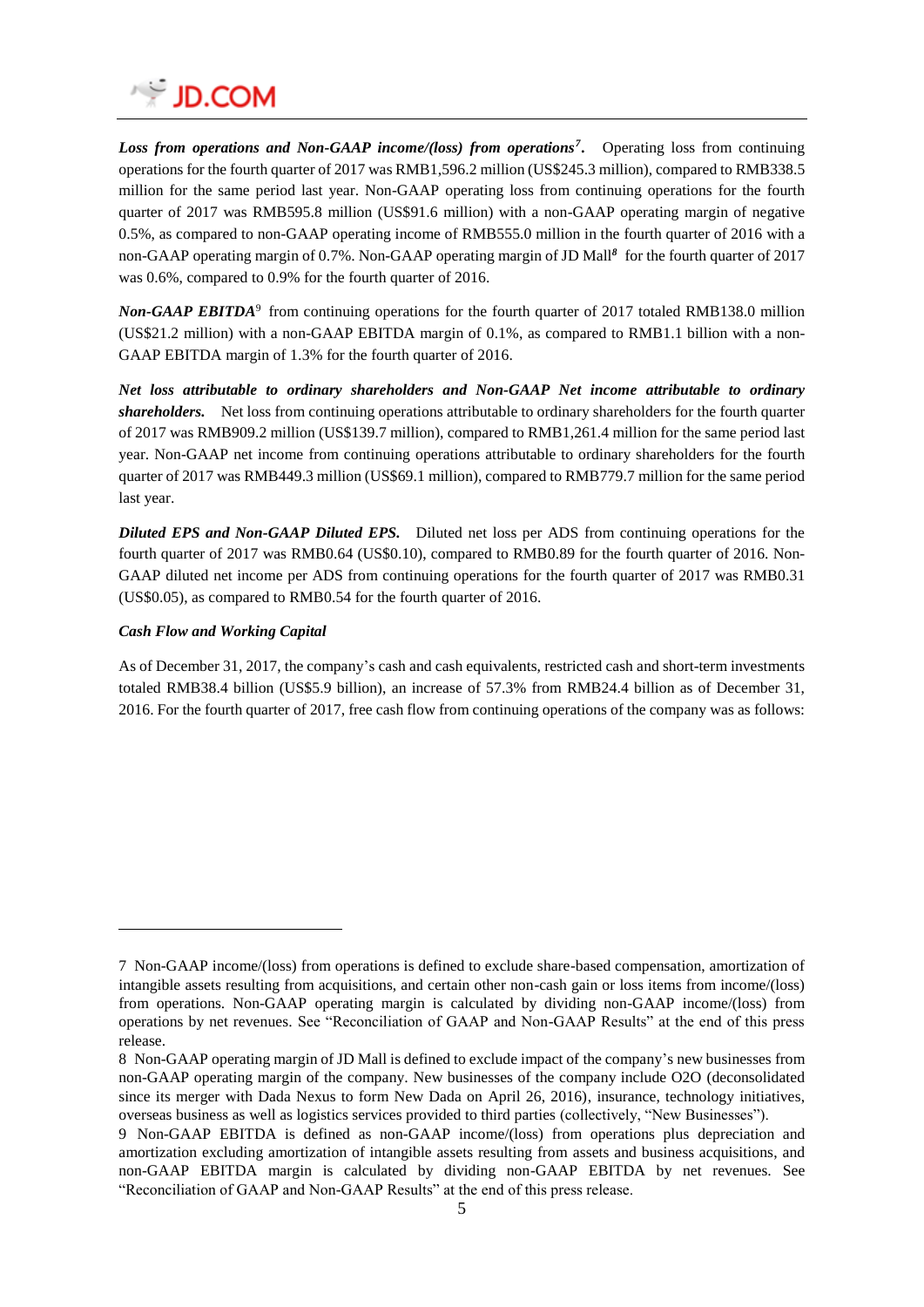

|                                                                                                   | For the three months ended |                                   |            |  |  |
|---------------------------------------------------------------------------------------------------|----------------------------|-----------------------------------|------------|--|--|
|                                                                                                   | December 31,<br>2016       | December 31, December 31,<br>2017 | 2017       |  |  |
|                                                                                                   | <b>RMB</b>                 | <b>RMB</b>                        | <b>USD</b> |  |  |
|                                                                                                   |                            | (In thousands)                    |            |  |  |
| Net cash provided by/(used in) operating activities from<br>continuing operations                 | (3,508,287)                | 3,883,287                         | 596,850    |  |  |
| Add/(less): Impact from JD Finance related credit products<br>included in the operating cash flow | 2,555,903                  | (2,873,809)                       | (441,696)  |  |  |
| Less: Capital expenditures                                                                        |                            |                                   |            |  |  |
| Land use rights and construction in progress                                                      | (730, 165)                 | (1,377,679)                       | (211,745)  |  |  |
| Other CAPEX                                                                                       | (560, 783)                 | (812, 257)                        | (124, 842) |  |  |
| Free cash flow                                                                                    | (2.243.332)                | (1.180.458)                       | (181.433)  |  |  |

Net cash provided by investing activities from continuing operations was RMB4.2 billion (US\$0.6 billion) for the fourth quarter of 2017, consisting primarily of cash consideration received with respect to JD Finance reorganization of RMB2.5 billion, decrease in short-term investments of RMB7.4 billion, and decrease in loans to JD Finance of RMB5.1 billion, partially offset by cash paid for capital expenditures of RMB2.2 billion and increase in investment in equity investees and investment securities of RMB8.5 billion.

Net cash used in financing activities from continuing operations was RMB3.8 billion (US\$0.6 billion) for the fourth quarter of 2017, consisting primarily of repayment of nonrecourse securitization debt and short-term borrowings.

For working capital turnover days, see table under "Supplemental Financial Information and Business Metrics."

#### **Full Year 2017 Financial Results**

*Net Revenues.* For the full year of 2017, JD.com reported net revenues of RMB362.3 billion (US\$55.7 billion), representing a 40.3% increase from the full year of 2016. Net revenues from online direct sales increased by 39.5%, while net revenues from services and others increased by 49.9% in the full year of 2017, as compared to the full year of 2016.

*Cost of Revenues***.** Cost of revenues increased by 39.7% to RMB311.5 billion (US\$47.9 billion) in the full year of 2017 from RMB222.9 billion in the full year of 2016. This increase was primarily due to the growth of the company's online direct sales business, traffic acquisition costs directly related to the online marketing services provided to merchants and suppliers, as well as costs related to the logistics services provided to merchants and other partners.

*Fulfillment Expenses***.** Fulfillment expenses, which primarily include procurement, warehousing, delivery, customer service and payment processing expenses, increased by 39.4% to RMB25.9 billion (US\$4.0 billion) in the full year of 2017 from RMB18.6 billion in the full year of 2016. Fulfillment expenses as a percentage of net revenues was 7.1%, compared to 7.2% in the full year of 2016.

*Marketing Expenses***.** Marketing expenses increased by 46.9% to RMB14.9 billion (US\$2.3 billion) in the full year of 2017 from RMB10.2 billion in the full year of 2016.

*Technology and Content Expenses***.** Technology and content expenses increased by 49.4% to RMB6.7 billion (US\$1.0 billion) in the full year of 2017 from RMB4.5 billion in the full year of 2016.

*General and Administrative Expenses***.** General and administrative expenses increased by 22.7% to RMB4.2 billion (US\$0.6 billion) in the full year of 2017 from RMB3.4 billion in the full year of 2016.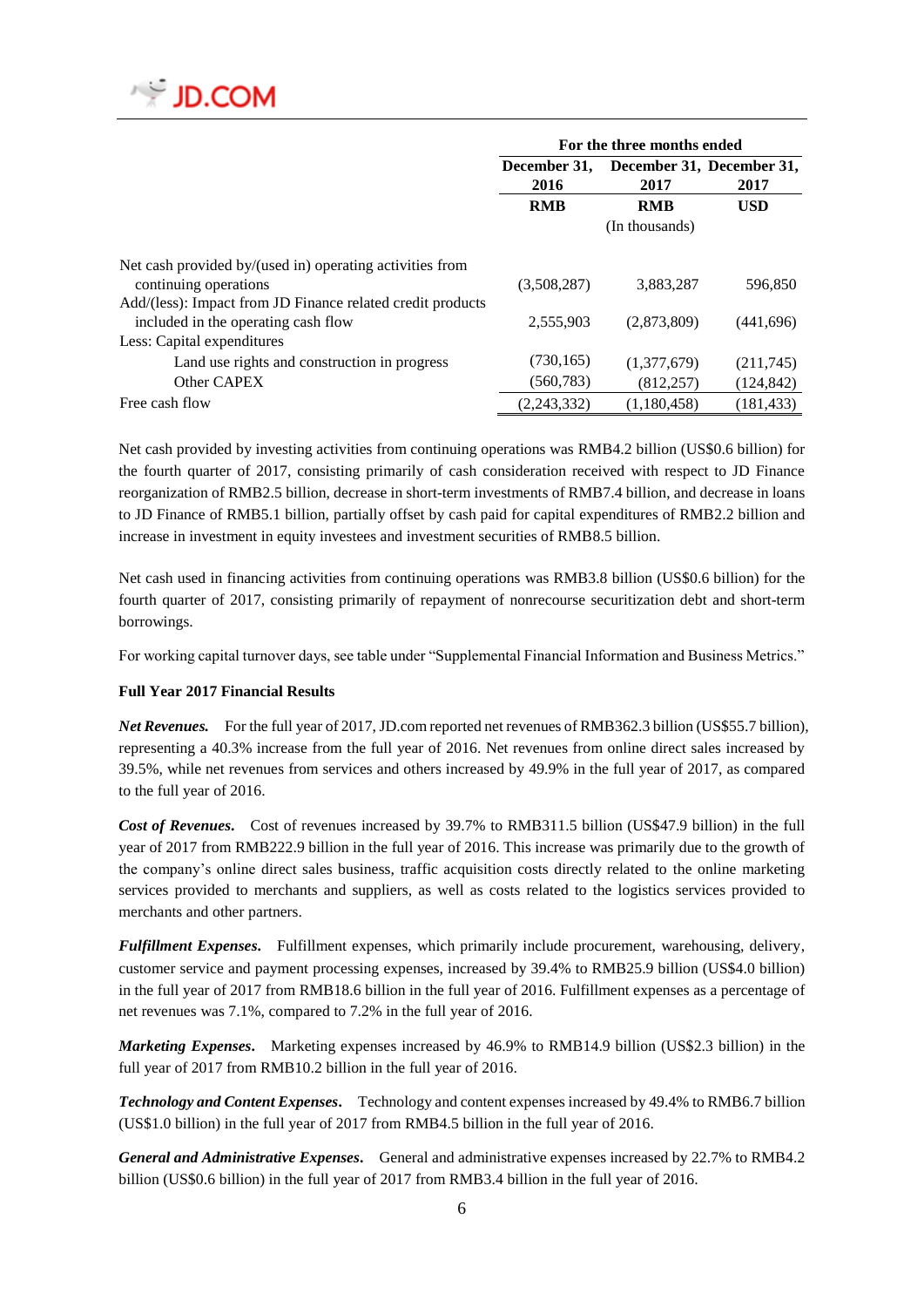

*Loss from operations and Non-GAAP income from operations.* Operating loss from continuing operations for the full year of 2017 was RMB835.5 million (US\$128.4 million), compared to RMB1,251.7 million for the full year of 2016. Non-GAAP operating income from continuing operations for the full year of 2017 was RMB2.9 billion (US\$0.4 billion) with a non-GAAP operating margin of 0.8%, as compared to RMB1.6 billion for the full year of 2016 with a non-GAAP operating margin of 0.6%. Non-GAAP operating margin of JD Mall for the full year of 2017 was 1.4%, compared to 0.9% for the full year of 2016.

*Non-GAAP EBITDA* from continuing operations for the full year of 2017 totaled RMB5.3 billion (US\$0.8 billion) with a non-GAAP EBITDA margin of 1.5%, increased from RMB3.4 billion with a non-GAAP EBITDA margin of 1.3% for the full year of 2016.

*Net income/(loss) attributable to ordinary shareholders and Non-GAAP Net income attributable to ordinary shareholders.* Net income from continuing operations attributable to ordinary shareholders for the full year of 2017 was RMB116.8 million (US\$18.0 million), compared to net loss from continuing operations attributable to ordinary shareholders of RMB2.0 billion for the full year of 2016. Non-GAAP net income from continuing operations attributable to ordinary shareholders for the full year of 2017 was RMB5.0 billion (US\$0.8 billion), an increase of 140% from RMB2.1 billion for the full year of 2016.

*Diluted EPS and Non-GAAP Diluted EPS.*Diluted net income per ADS from continuing operations for the full year of 2017 was RMB0.08 (US\$0.01), compared to diluted net loss per ADS from continuing operations of RMB1.43 for the full year of 2016. Non-GAAP diluted net income per ADS from continuing operations for the full year of 2017 was RMB3.41 (US\$0.52) as compared to RMB1.45 in the full year of 2016.

#### *Cash Flow and Working Capital*

For the full year of 2017, free cash flow from continuing operations of the company was as follows:

|                                                                                                   | For the year ended   |                                   |             |  |
|---------------------------------------------------------------------------------------------------|----------------------|-----------------------------------|-------------|--|
|                                                                                                   | December 31.<br>2016 | December 31, December 31,<br>2017 | 2017        |  |
|                                                                                                   | <b>RMB</b>           | <b>RMB</b>                        | <b>USD</b>  |  |
|                                                                                                   |                      | (In thousands)                    |             |  |
| Net cash provided by operating activities from continuing<br>operations                           | 9.993.543            | 27,307,014                        | 4.197.011   |  |
| Add/(less): Impact from JD Finance related credit products<br>included in the operating cash flow | 7,733,523            | (289,214)                         | (44, 451)   |  |
| Less: Capital expenditures                                                                        |                      |                                   |             |  |
| Land use rights and construction in progress                                                      | (2,037,692)          | (8,052,815)                       | (1,237,695) |  |
| Other CAPEX                                                                                       | (2,191,240)          | (3,303,060)                       | (507,671)   |  |
| Free cash flow                                                                                    | 13.498.134           | 15.661.925                        | 2.407.194   |  |

Net cash used in investing activities from continuing operations was RMB21.7 billion (US\$3.3 billion) for the full year of 2017, consisting primarily of cash paid for capital expenditures of RMB11.4 billion, increase in investment in equity investees and investment securities of RMB14.0 billion, increase in loans to JD Finance of RMB6.2 billion, and increase in short-term investments of RMB2.1 billion, partially offset by cash consideration received with respect to JD Finance reorganization of RMB13.0 billion.

Net cash provided by financing activities from continuing operations was RMB5.2 billion (US\$0.8 billion) for the full year of 2017, consisting primarily of proceeds of nonrecourse securitization debt and short-term borrowings, partially offset by the repayment.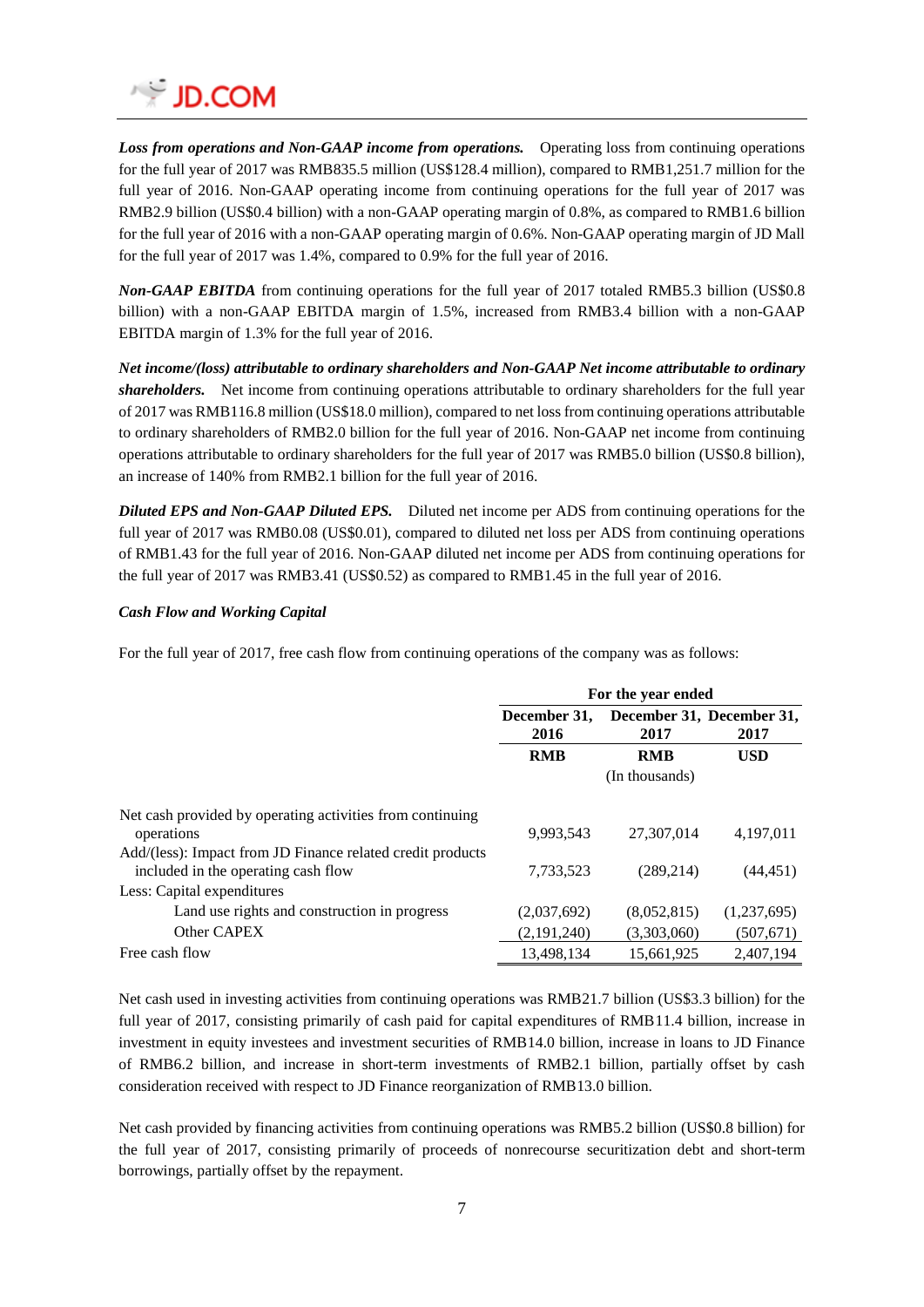# **JD.COM**

For working capital turnover days, see table under "Supplemental Financial Information and Business Metrics."

### **First Quarter 2018 Guidance**

Net revenues for the first quarter of 2018 are expected to be between RMB98 billion and RMB100 billion, representing a growth rate between 30% and 33% compared with the first quarter of 2017, excluding the impact from JD Finance for the 2017 period. This forecast reflects JD.com's current and preliminary expectation, which is subject to change.

### **Conference Call**

JD.com's management will hold a conference call at 7:30 am, Eastern Time on March 2, 2018, (8:30 pm, Beijing/Hong Kong Time on March 2, 2018) to discuss the fourth quarter and full year 2017 financial results.

Listeners may access the call by dialing the following numbers:

| US Toll Free:  | $+1-845-675-0437$ or $+1-866-519-4004$ |
|----------------|----------------------------------------|
| Hong Kong      | $+852-3018-6771$ or 800-906-601        |
| Mainland China | 400-6208-038 or 800-8190-121           |
| International  | $+65-6713-5090$                        |
| Passcode:      | 9579915                                |

A telephone replay will be available from 10:30 am, Eastern Time on March 2, 2018 through 07:59 am, Eastern Time on March 10, 2018. The dial-in details are as follows:

| US Toll Free: | $+1-855-452-5696$ or $+1-646-254-3697$ |
|---------------|----------------------------------------|
| International | $+61 - 2 - 8199 - 0299$                |
| Passcode:     | 9579915                                |

Additionally, a live and archived webcast of the conference call will also be available on the Company's investor relations website at [http://ir.jd.com.](http://ir.jd.com/)

#### **About JD.com, Inc.**

[JD.com](http://jd.com/) is both the largest e-commerce company in China, and the largest Chinese retailer, by revenue. The company strives to offer consumers the best online shopping experience. Through its user-friendly website, native mobile apps, and WeChat and Mobile QQ entry points, JD offers consumers a superior shopping experience. The company has the largest fulfillment infrastructure of any e-commerce company in China. As of December 31, 2017, [JD.com](http://jd.com/) operated 7 fulfillment centers and 486 warehouses across China, staffed by its own employees. [JD.com](http://jd.com/) is a member of the NASDAQ100 and a Fortune Global 500 company.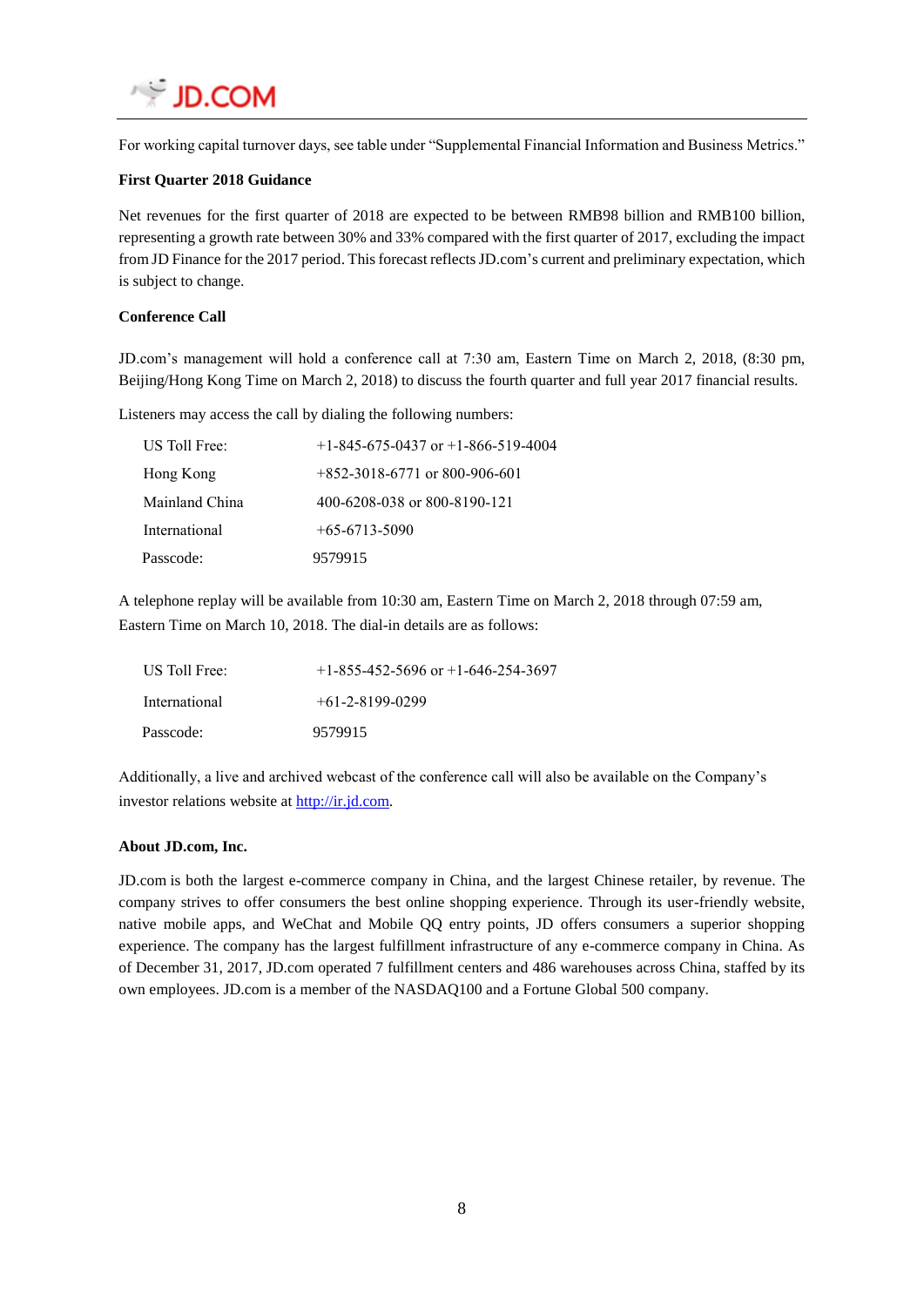# **JD.COM**

#### **Non-GAAP Measures**

In evaluating the business, the company considers and uses non-GAAP measures, such as non-GAAP gross profit**,** non-GAAP income/(loss) from operations, non-GAAP operating margin, non-GAAP net income/(loss) attributable to ordinary shareholders, non-GAAP net margin, free cash flow, non-GAAP EBITDA, non-GAAP EBITDA margin, non-GAAP net income/(loss) per weighted average number of shares and non-GAAP net income/(loss) per ADS, as supplemental measures to review and assess operating performance. The presentation of these non-GAAP financial measures is not intended to be considered in isolation or as a substitute for the financial information prepared and presented in accordance with accounting principles generally accepted in the United States of America ("U.S. GAAP"). The company defines non-GAAP gross profit as the difference of net revenues and cost of revenue excluding revenue from business cooperation arrangements with equity investees and share-based compensation included in cost of revenues. The company defines non-GAAP income/(loss) from operations as income/(loss) from operations excluding share-based compensation, amortization of intangible assets resulting from assets and business acquisitions, revenue from business cooperation arrangements with equity investees and impairment of goodwill and intangible assets. The company defines non-GAAP net income/(loss) attributable to ordinary shareholders as net income/(loss) attributable to ordinary shareholders excluding share-based compensation, amortization of intangible assets resulting from assets and business acquisitions, revenue from business cooperation arrangements with equity investees, gain on disposals of business, preferred shares redemption value accretion, income from non-compete agreement, reconciling items on the share of equity method investments, net income attributable to mezzanine classified non-controlling interest shareholders, impairment of goodwill, intangible assets and investments. The company defines free cash flow as operating cash flow adding back the impact from JD Finance related credit products included in the operating cash flow and less capital expenditures, which include purchase of property, equipment and software, cash paid for construction in progress, purchase of intangible assets and land use rights. The company defines non-GAAP EBITDA as non-GAAP income/(loss) from operations plus depreciation and amortization excluding amortization of intangible assets resulting from assets and business acquisitions.

The company presents these non-GAAP financial measures because they are used by management to evaluate operating performance and formulate business plans. Non-GAAP gross profit, non-GAAP income/(loss) from operations, non-GAAP net income/(loss) attributable to ordinary shareholders and non-GAAP EBITDA reflect the company's ongoing business operations in a manner that allows more meaningful period-to-period comparisons. Free cash flow enables management to assess liquidity and cash flow while taking into account the impact from JD Finance related credit products included in the operating cash flow and the demands that the expansion of fulfillment infrastructure and technology platform has placed on financial resources. The company also believes that the use of the non-GAAP financial measures facilitates investors to understand and evaluate the company's current operating performance and future prospects in the same manner as management does, if they so choose. The company also believes that the non-GAAP financial measures provide useful information to both management and investors by excluding certain expenses, gain/loss and other items that are not expected to result in future cash payments or that are non-recurring in nature or may not be indicative of the company's core operating results and business outlook.

The non-GAAP financial measures have limitations as analytical tools. The company's non-GAAP financial measures do not reflect all items of income and expense that affect the company's operations or not represent the residual cash flow available for discretionary expenditures. Further, these non-GAAP measures may differ from the non-GAAP information used by other companies, including peer companies, and therefore their comparability may be limited. The company compensates for these limitations by reconciling the non-GAAP financial measures to the nearest U.S. GAAP performance measure, all of which should be considered when evaluating performance. The company encourages you to review the company's financial information in its entirety and not rely on a single financial measure.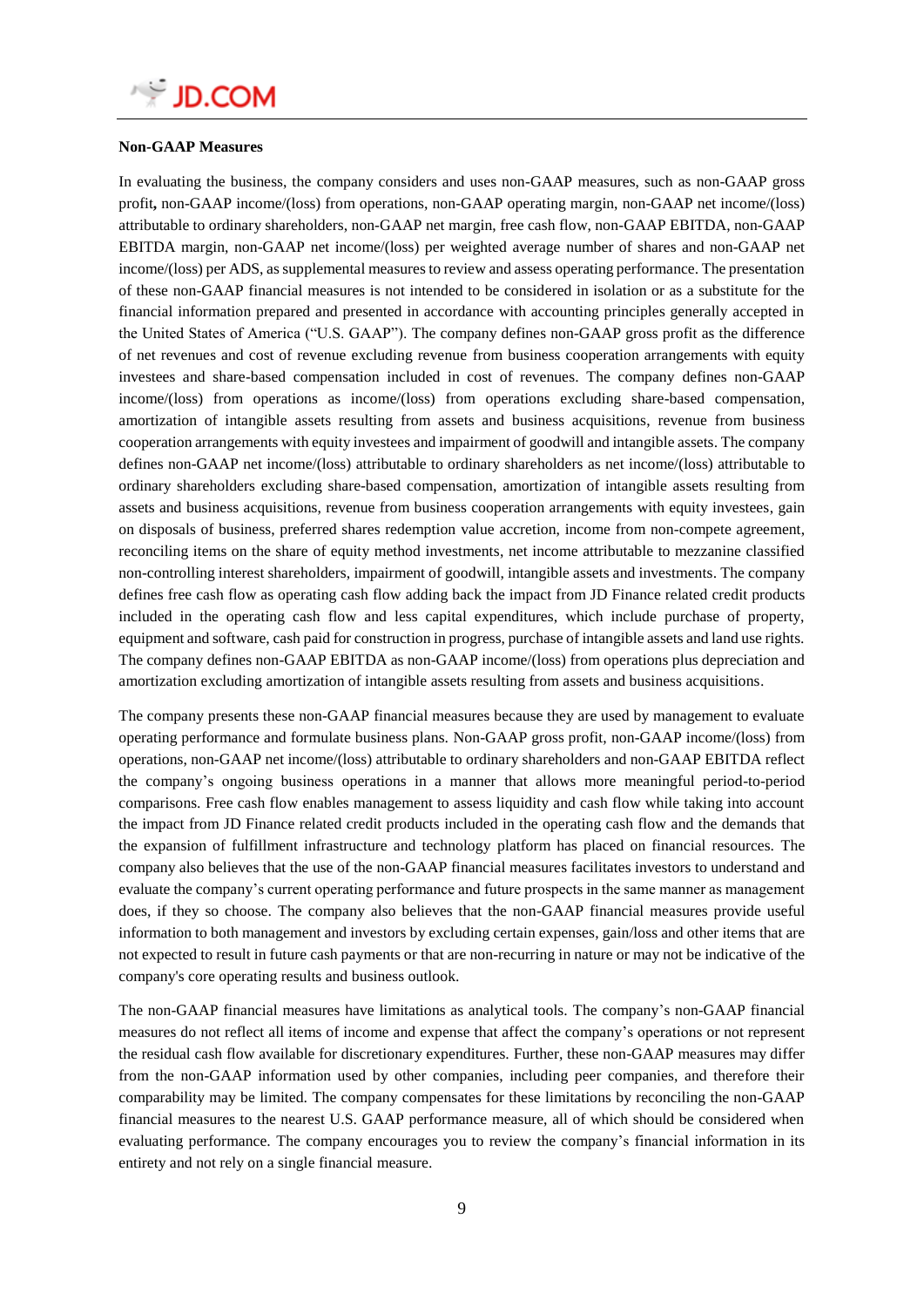

#### **CONTACTS:**

#### **Investor Relations**

Ruiyu Li Senior Director of Investor Relations +86 (10) 8912-6805 IR@JD.com

#### **Media**

Josh Gartner VP, International Corporate Affairs Press@JD.com

#### **Safe Harbor Statement**

This announcement contains forward-looking statements. These statements are made under the "safe harbor" provisions of the U.S. Private Securities Litigation Reform Act of 1995. These forward-looking statements can be identified by terminology such as "will," "expects," "anticipates," "future," "intends," "plans," "believes," "estimates," "confident" and similar statements. Among other things, the business outlook and quotations from management in this announcement, as well as JD.com's strategic and operational plans, contain forward-looking statements. JD.com may also make written or oral forward-looking statements in its periodic reports to the U.S. Securities and Exchange Commission (the "SEC"), in its annual report to shareholders, in press releases and other written materials and in oral statements made by its officers, directors or employees to third parties. Statements that are not historical facts, including statements about JD.com's beliefs and expectations, are forward-looking statements. Forward-looking statements involve inherent risks and uncertainties. A number of factors could cause actual results to differ materially from those contained in any forward-looking statement, including but not limited to the following: JD.com's growth strategies; its future business development, results of operations and financial condition; its ability to attract and retain new customers and to increase revenues generated from repeat customers; its expectations regarding demand for and market acceptance of its products and services; trends and competition in China's e-commerce market; changes in its revenues and certain cost or expense items; the expected growth of the Chinese e-commerce market; Chinese governmental policies relating to JD.com's industry and general economic conditions in China. Further information regarding these and other risks is included in JD.com's filings with the SEC. All information provided in this press release and in the attachments is as of the date of this press release, and JD.com undertakes no obligation to update any forwardlooking statement, except as required under applicable law.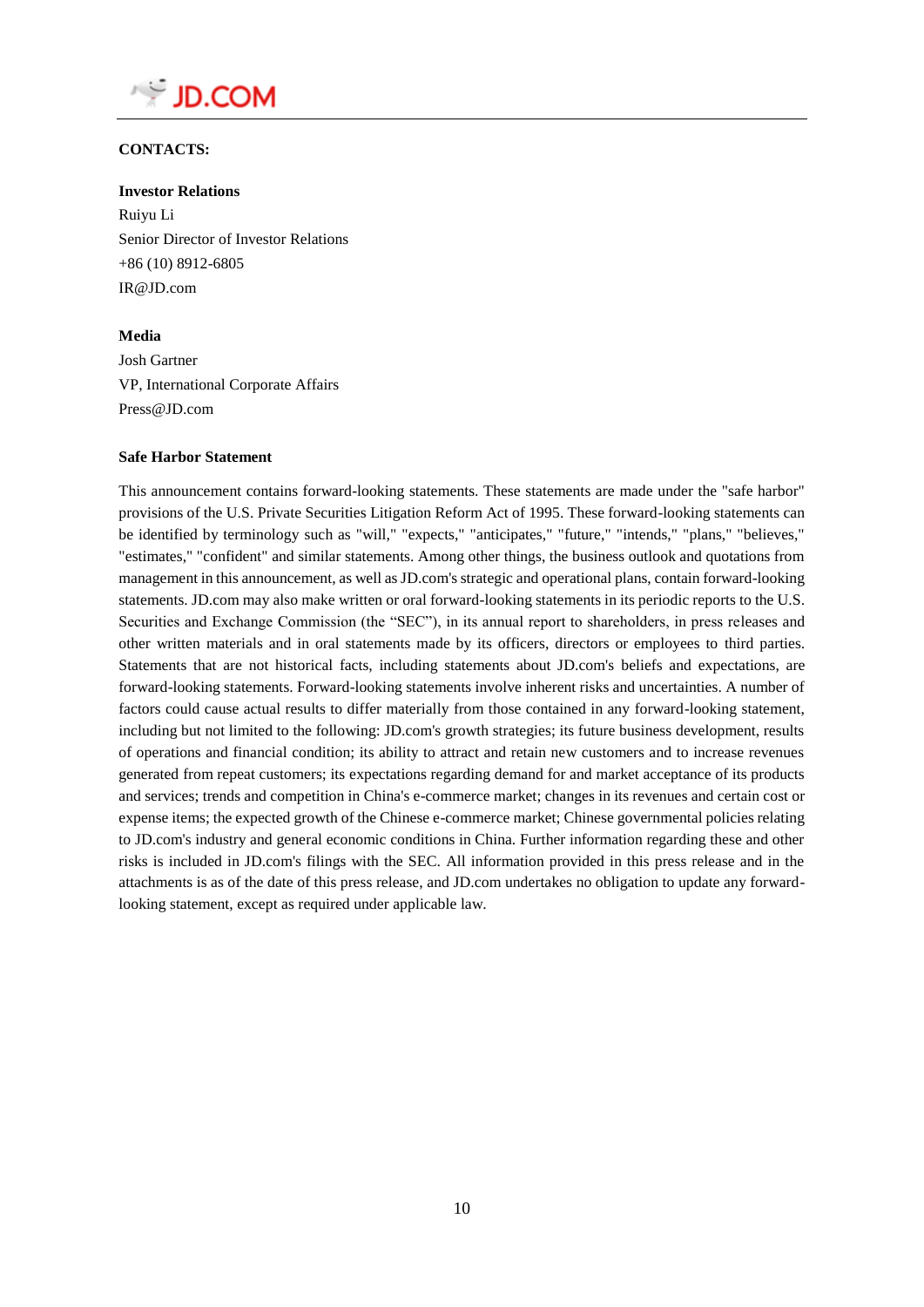

# JD.com, Inc. Unaudited Condensed Consolidated Balance Sheets

(In thousands)

|                                                    |              | As of        |              |
|----------------------------------------------------|--------------|--------------|--------------|
|                                                    | December 31, | December 31, | December 31, |
|                                                    | 2016         | 2017         | 2017         |
|                                                    | <b>RMB</b>   | <b>RMB</b>   | US\$         |
| <b>ASSETS</b>                                      |              |              |              |
| <b>Current assets</b>                              |              |              |              |
| Cash and cash equivalents                          | 15,567,036   | 25,688,327   | 3,948,224    |
| Restricted cash                                    | 2,293,640    | 4,110,210    | 631,728      |
| Short-term investments                             | 6,548,001    | 8,587,852    | 1,319,929    |
| Accounts receivable, net (including JD Baitiao of  |              |              |              |
| RMB14.8 billion and RMB14.3 billion as of          |              |              |              |
| December 31, 2016 and 2017, respectively $)^{(1)}$ | 16, 141, 007 | 16,359,147   | 2,514,355    |
| Advance to suppliers                               | 257,117      | 394,574      | 60,645       |
| Inventories, net                                   | 28,909,425   | 41,700,379   | 6,409,231    |
| Prepayments and other current assets               | 5,987,103    | 7,391,602    | 1,136,066    |
| Amount due from related parties                    | 9,074,275    | 10,796,561   | 1,659,401    |
| Assets held for sale                               | 22,154,494   |              |              |
| <b>Total current assets</b>                        | 106,932,098  | 115,028,652  | 17,679,579   |
| <b>Non-current assets</b>                          |              |              |              |
| Property, equipment and software, net              | 7,023,409    | 12,574,178   | 1,932,616    |
| Construction in progress                           | 1,992,123    | 3,196,516    | 491,296      |
| Intangible assets, net                             | 8,310,657    | 6,692,717    | 1,028,652    |
| Land use rights, net                               | 2,447,511    | 7,050,809    | 1,083,690    |
| Goodwill                                           | 6,527,019    | 6,650,570    | 1,022,174    |
| Investment in equity investees                     | 14,628,786   | 18,551,319   | 2,851,286    |
| Investment securities                              | 1,059,632    | 10,027,813   | 1,541,247    |
| Deferred tax assets                                |              | 158,250      | 24,323       |
| Other non-current assets (including JD Baitiao of  |              |              |              |
| RMB0.8 billion and RMB0.9 billion as of            |              |              |              |
| December 31, 2016 and 2017, respectively $(1)$     | 2,223,672    | 2,227,942    | 342,428      |
| Amount due from related parties                    | 1,896,200    | 1,896,200    | 291,441      |
| Assets held for sale                               | 7,332,411    |              |              |
| <b>Total non-current assets</b>                    | 53,441,420   | 69,026,314   | 10,609,153   |
| <b>Total assets</b>                                | 160,373,518  | 184,054,966  | 28, 288, 732 |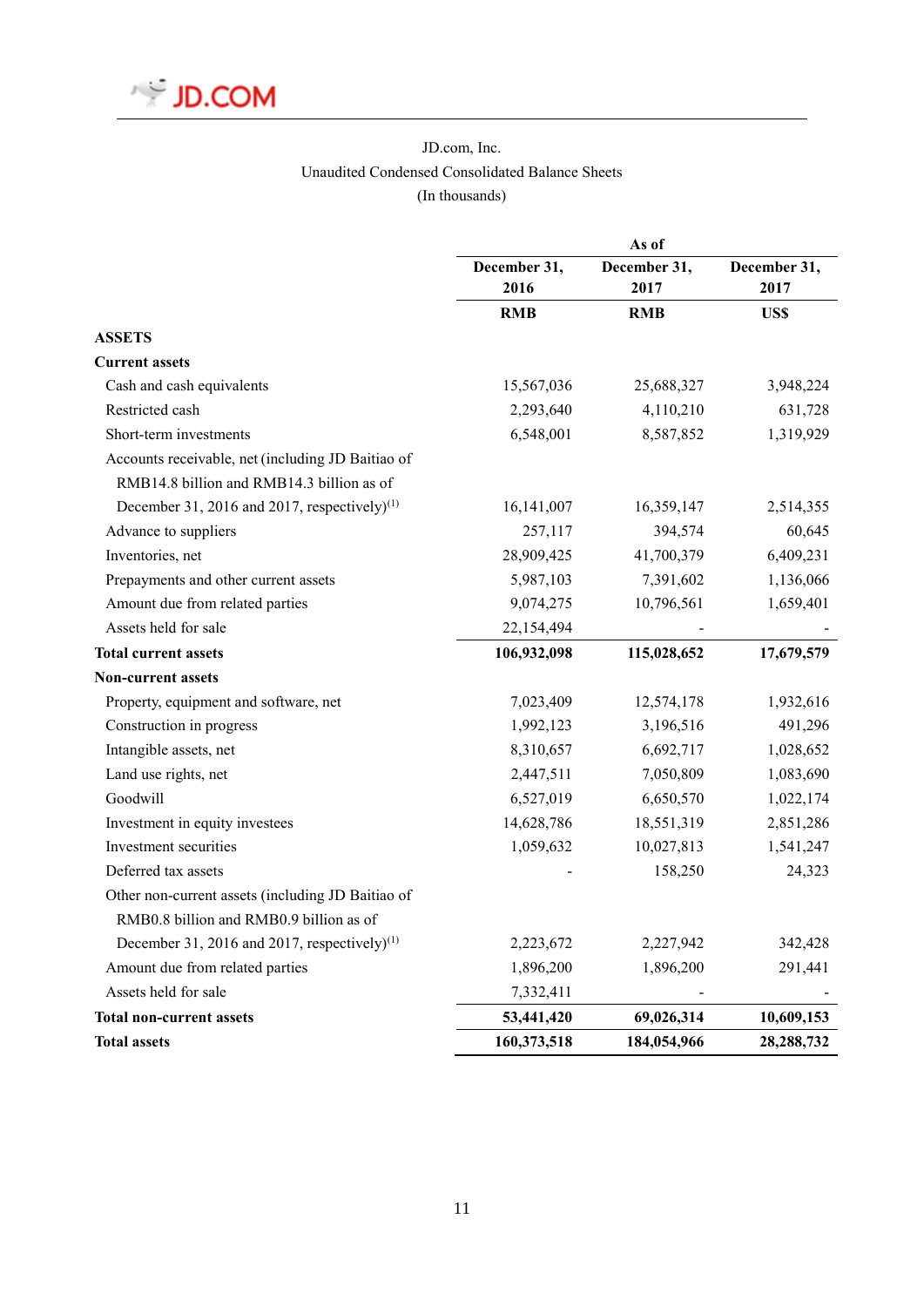

# JD.com, Inc. Unaudited Condensed Consolidated Balance Sheets (In thousands)

| December 31,<br>December 31,<br>2017<br>US\$ |
|----------------------------------------------|
|                                              |
|                                              |
|                                              |
|                                              |
|                                              |
| 200,000<br>30,739                            |
| 12,684,881<br>1,949,631                      |
| 11,425,497<br>74,337,708                     |
| 13,605,298<br>2,091,096                      |
| 244,737<br>1,592,332                         |
| 658,220<br>101,167                           |
| 54,342<br>8,352                              |
| 15,117,840<br>2,323,570                      |
|                                              |
| 118,250,621<br>18,174,789                    |
|                                              |
| 1,273,545<br>195,740                         |
| 4,475,238<br>687,831                         |
| 6,447,357<br>990,941                         |
| 135,599<br>882,248                           |
| 337,254<br>51,835                            |
|                                              |
| 13,415,642<br>2,061,946                      |
| 131,666,263<br>20,236,735                    |
|                                              |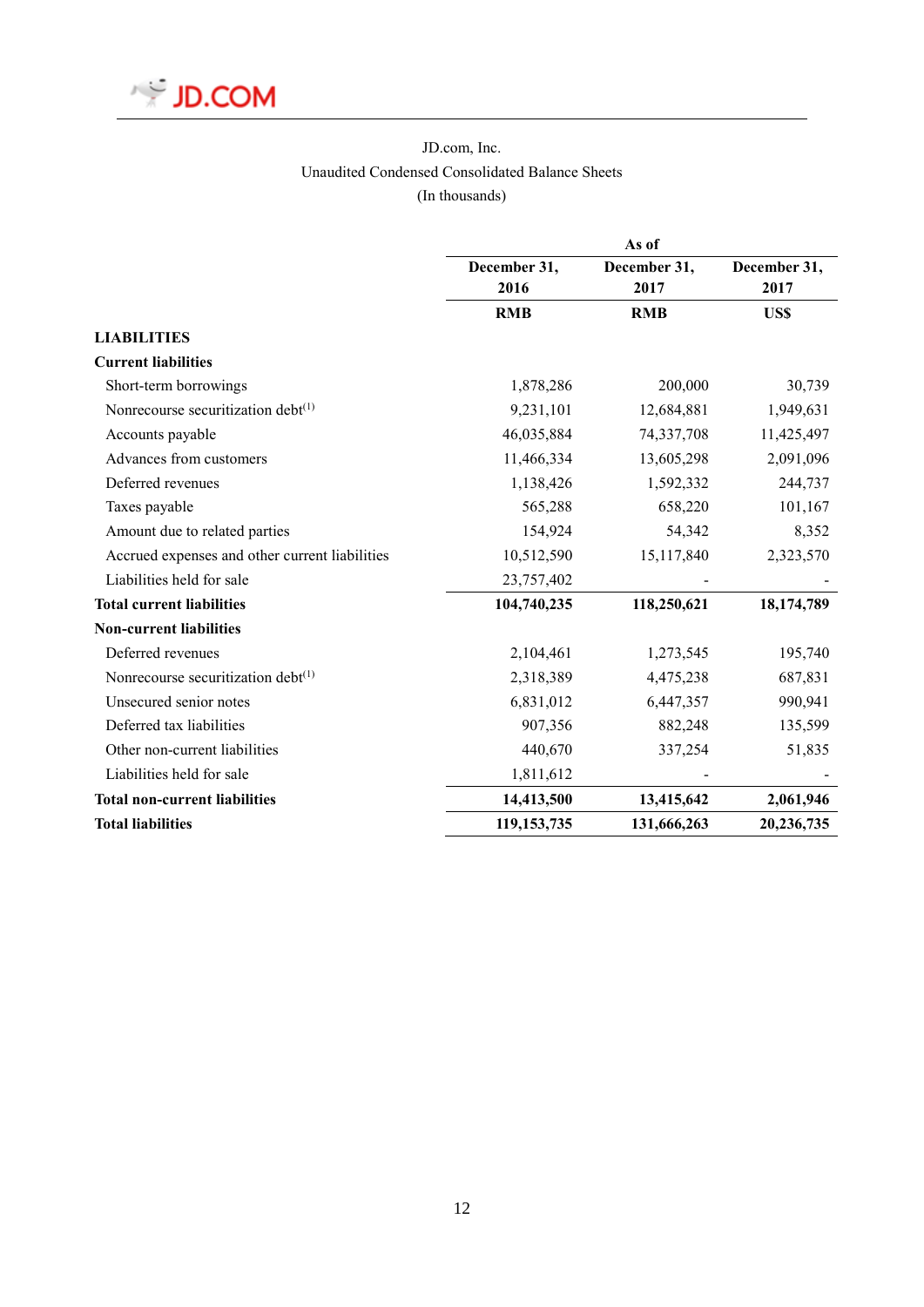

## JD.com, Inc. Unaudited Condensed Consolidated Balance Sheets (In thousands)

|                                                         | As of                |                      |                      |  |
|---------------------------------------------------------|----------------------|----------------------|----------------------|--|
|                                                         | December 31,<br>2016 | December 31,<br>2017 | December 31,<br>2017 |  |
|                                                         | <b>RMB</b>           | <b>RMB</b>           | US\$                 |  |
| Redeemable non-controlling interests held for sale      | 7,056,921            |                      |                      |  |
| <b>SHAREHOLDERS' EQUITY</b>                             |                      |                      |                      |  |
| Total JD.com, Inc. shareholders' equity (US\$0.00002    |                      |                      |                      |  |
| par value, $100,000,000$ shares authorized, $2,938,709$ |                      |                      |                      |  |
| shares issued and 2,852,663 shares outstanding as of    |                      |                      |                      |  |
| December 31, 2017)                                      | 33,892,900           | 52,040,814           | 7,998,527            |  |
| Non-controlling interests                               | 269,962              | 347,889              | 53,470               |  |
| Total shareholders' equity                              | 34,162,862           | 52,388,703           | 8,051,997            |  |
| Total liabilities, redeemable non-controlling interests |                      |                      |                      |  |
| and shareholders' equity                                | 160,373,518          | 184,054,966          | 28, 288, 732         |  |

(1) Due to certain pre-existing contractual arrangement, the company remains as the legal owner of the consumer credit (known as JD Baitiao) receivables until they are repaid or sold through the new asset-backed securitization ("ABS") plan as described below. JD Finance continues to perform the credit risk assessment services for the JD Baitiao business and purchase the over-due receivables from the company at carrying value to absorb the risks and obtain the rewards from JD Baitiao business. The company also assisted JD Finance in various ABS to raise fund to support the JD Baitiao business. JD Finance acts as the servicer of the ABS and also subscribes to the subordinate tranche. Due to the company's continuing involvement right in ABS under the historical arrangement prior to October 2017, the company was not able to derecognize the related Baitiao receivables through the legacy ABS under U.S. GAAP. Beginning October 2017, the company revised certain structural arrangements for the issuance of ABS to relinquish its continuing involvement right, and has been able to derecognize certain Baitiao receivables through the new ABS plan. As a result, the balances of Baitiao receivables are expected to decrease gradually in the future with the adoption of the new ABS plan, and nonrecourse securitization debt balance will gradually decrease upon the settlement of the legacy ABS plan.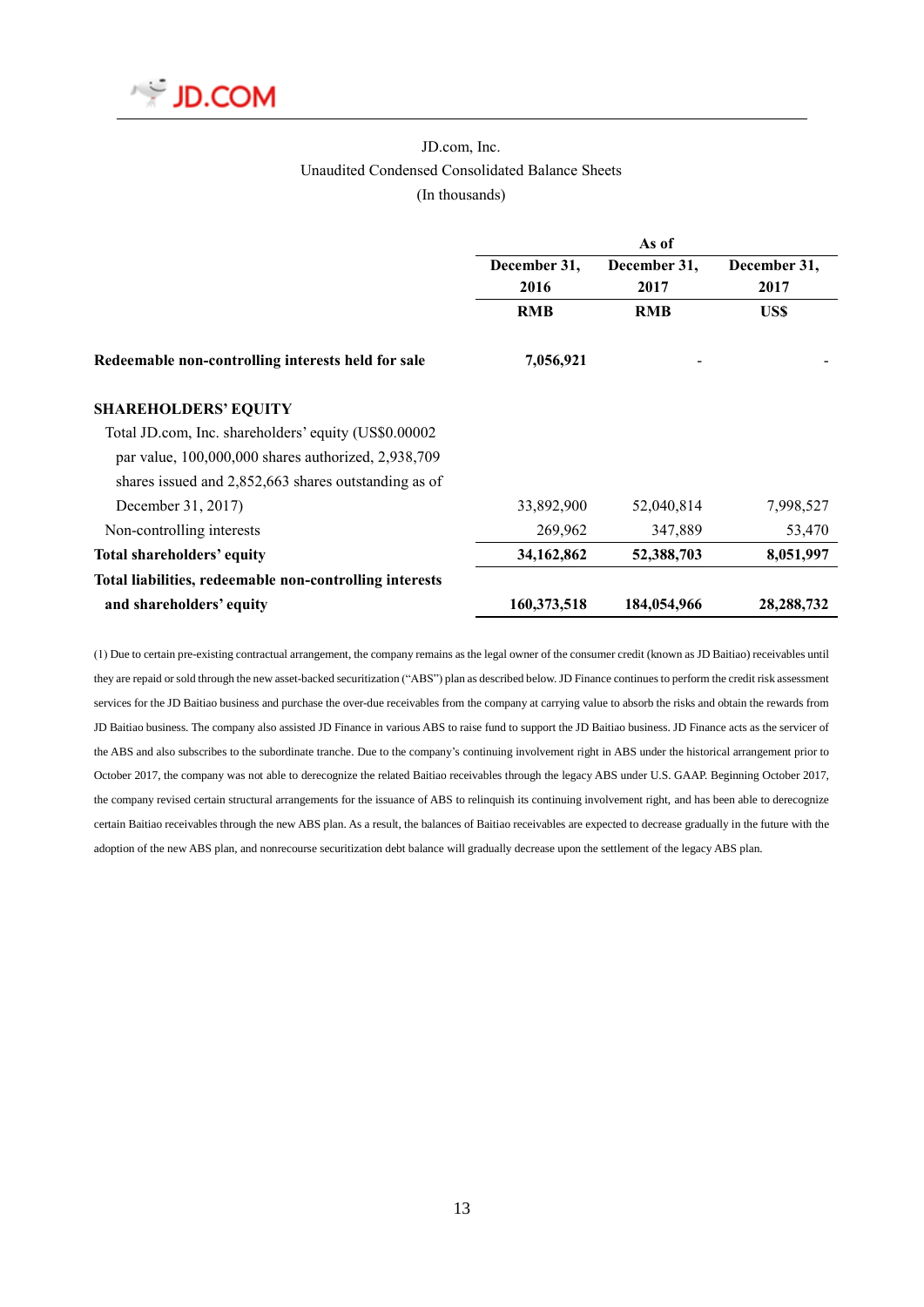

Unaudited Condensed Consolidated Statements of Operations

(In thousands, except per share data)

|                                      |                | For the three months ended             |                |                 | For the year ended                     |              |  |  |
|--------------------------------------|----------------|----------------------------------------|----------------|-----------------|----------------------------------------|--------------|--|--|
|                                      |                | December 31, December 31, December 31, |                |                 | December 31, December 31, December 31, |              |  |  |
|                                      | 2016           | 2017                                   | 2017           | 2016            | 2017                                   | 2017         |  |  |
|                                      | <b>RMB</b>     | <b>RMB</b>                             | US\$           | <b>RMB</b>      | <b>RMB</b>                             | US\$         |  |  |
| <b>Net revenues</b>                  |                |                                        |                |                 |                                        |              |  |  |
| Online direct sales                  | 72,934,304     | 100,146,682                            | 15,392,264     | 237,943,632     | 331,824,410                            | 51,000,478   |  |  |
| Services and others                  | 6,476,824      | 10,018,652                             | 1,539,839      | 20,346,315      | 30,507,344                             | 4,688,893    |  |  |
| <b>Total net revenues</b>            | 79,411,128     | 110,165,334                            | 16,932,103     | 258,289,947     | 362,331,754                            | 55,689,371   |  |  |
| Operating expenses $(4)(5)$          |                |                                        |                |                 |                                        |              |  |  |
| Cost of revenues                     | (68,570,518)   | (95,805,441)                           | (14, 725, 027) | (222, 934, 637) | (311, 516, 831)                        | (47,879,260) |  |  |
| Fulfillment                          | (5,463,919)    | (7,960,097)                            | (1,223,445)    | (18, 559, 691)  | (25,865,128)                           | (3,975,397)  |  |  |
| Marketing                            | (3,514,709)    | (4,743,326)                            | (729, 036)     | (10, 158, 686)  | (14,918,107)                           | (2,292,871)  |  |  |
| Technology and content               | (1,180,743)    | (2,060,873)                            | (316,750)      | (4,452,708)     | (6,652,374)                            | (1,022,451)  |  |  |
| General and administrative           | (1,019,717)    | (1,191,798)                            | (183, 176)     | (3,435,878)     | (4,214,790)                            | (647, 801)   |  |  |
| <b>Total operating expenses</b>      | (79, 749, 606) | (111, 761, 535)                        | (17, 177, 434) | (259, 541, 600) | (363, 167, 230)                        | (55,817,780) |  |  |
| <b>Loss from operations</b>          | (338, 478)     | (1,596,201)                            | (245, 331)     | (1,251,653)     | (835, 476)                             | (128, 409)   |  |  |
| Other income/(expenses)              |                |                                        |                |                 |                                        |              |  |  |
| Share of results of equity investees | (1,069,049)    | (556, 954)                             | (85,602)       | (2,781,909)     | (1,926,720)                            | (296, 131)   |  |  |
| Interest income $^{(2)}$             | 434,751        | 811,839                                | 124,777        | 1,226,852       | 2,530,490                              | 388,929      |  |  |
| Interest expense $(3)$               | (188, 106)     | (282, 475)                             | (43, 416)      | (618, 567)      | (963, 742)                             | (148, 124)   |  |  |
| Others, net                          | (18,311)       | 672,540                                | 103,368        | 1,543,376       | 1,316,408                              | 202,328      |  |  |
| Income/(loss) before tax             | (1,179,193)    | (951, 251)                             | (146, 204)     | (1,881,901)     | 120,960                                | 18,593       |  |  |

(2) Interest income charged to JD Finance in relation to nonrecourse securitization debt were RMB124.9 million and RMB221.3 million for the three months ended December 31, 2016 and 2017, and RMB371.6 million and RMB702.1 million for the years ended December 31, 2016 and 2017, respectively, same as the interest expense below.

(3) Interest expense in relation to nonrecourse securitization debt were the same RMB124.9 million and RMB221.3 million for the three months ended December 31, 2016 and 2017, and RMB371.6 million and RMB702.1 million for the years ended December 31, 2016 and 2017, respectively.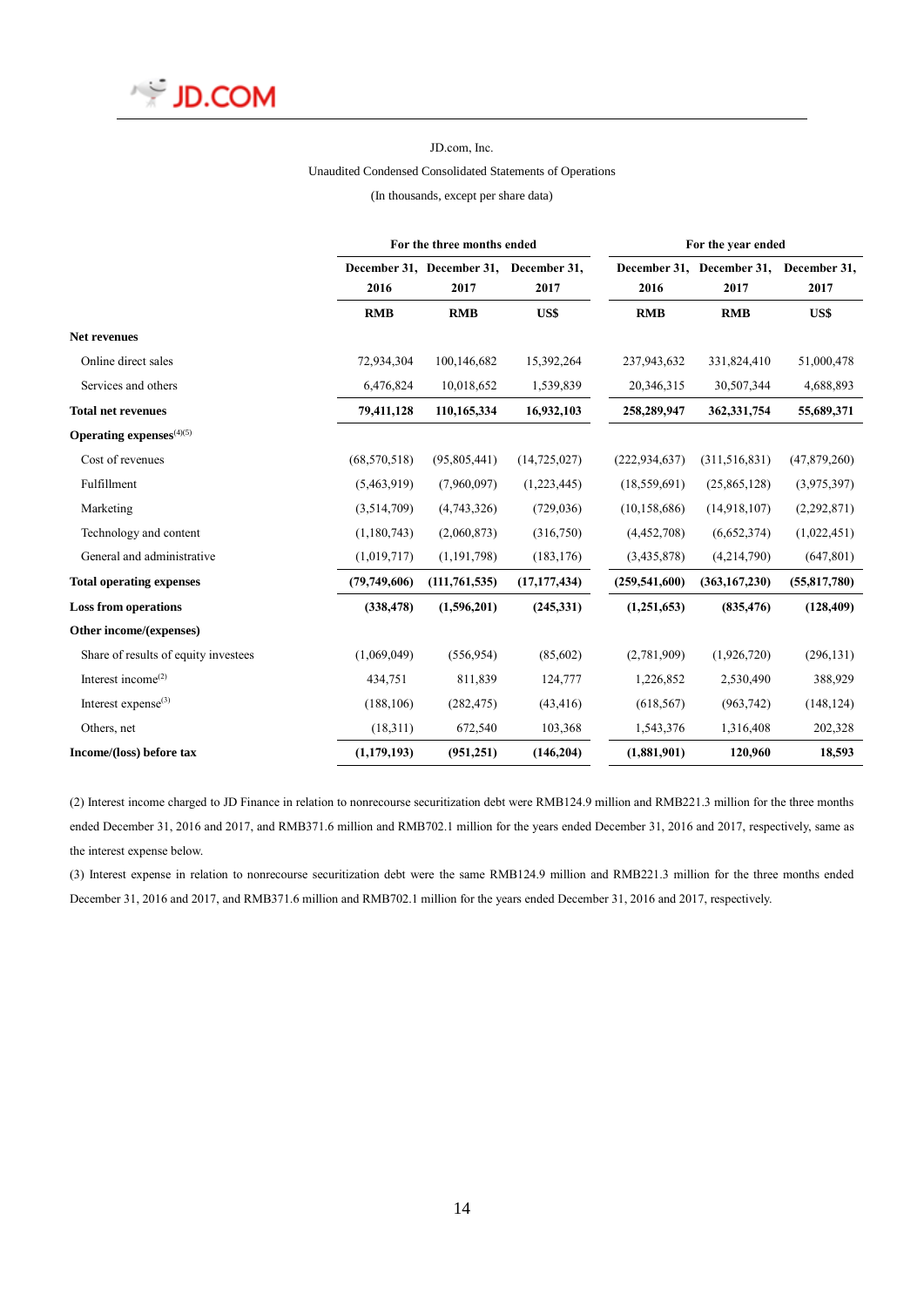

Unaudited Condensed Consolidated Statements of Operations

(In thousands, except per share data)

|                                                         |             | For the three months ended             |            | For the year ended |                           |              |  |
|---------------------------------------------------------|-------------|----------------------------------------|------------|--------------------|---------------------------|--------------|--|
|                                                         |             | December 31, December 31, December 31, |            |                    | December 31, December 31, | December 31, |  |
|                                                         | 2016        | 2017                                   | 2017       | 2016               | 2017                      | 2017         |  |
|                                                         | <b>RMB</b>  | <b>RMB</b>                             | US\$       | <b>RMB</b>         | <b>RMB</b>                | US\$         |  |
| Income/(loss) before tax                                | (1,179,193) | (951, 251)                             | (146, 204) | (1,881,901)        | 120,960                   | 18,593       |  |
| Income tax expenses                                     | (100,608)   | (13,000)                               | (1,998)    | (166,391)          | (139, 593)                | (21, 455)    |  |
| Net loss from continuing operations                     | (1,279,801) | (964, 251)                             | (148,202)  | (2,048,292)        | (18, 633)                 | (2, 862)     |  |
| Net income/(loss) from discontinued operations,         |             |                                        |            |                    |                           |              |  |
| net of tax                                              | (326, 644)  |                                        |            | (1,365,432)        | 6,915                     | 1,063        |  |
| <b>Net loss</b>                                         | (1,606,445) | (964, 251)                             | (148,202)  | (3, 413, 724)      | (11,718)                  | (1,799)      |  |
| Net loss from continuing operations attributable to     |             |                                        |            |                    |                           |              |  |
| non-controlling interests shareholders                  | (18, 421)   | (55,018)                               | (8, 456)   | (47, 848)          | (135, 452)                | (20, 819)    |  |
| Net loss from discontinued operations attributable      |             |                                        |            |                    |                           |              |  |
| to non-controlling interests shareholders               | (1, 374)    |                                        |            | (3,743)            | (5,030)                   | (773)        |  |
| Net income from discontinued operations                 |             |                                        |            |                    |                           |              |  |
| attributable to mezzanine classified non-               |             |                                        |            |                    |                           |              |  |
| controlling interests shareholders                      | 136,449     |                                        |            | 444,657            | 281,021                   | 43,192       |  |
| Net loss attributable to ordinary shareholders          | (1,723,099) | (909, 233)                             | (139,746)  | (3,806,790)        | (152, 257)                | (23,399)     |  |
| <b>Including:</b> Net loss from discontinued operations |             |                                        |            |                    |                           |              |  |
| attributable to ordinary shareholders                   | (461,719)   |                                        |            | (1,806,346)        | (269,076)                 | (41,356)     |  |
| Net income/(loss) from continuing                       |             |                                        |            |                    |                           |              |  |
| operations attributable to ordinary                     |             |                                        |            |                    |                           |              |  |
| shareholders                                            | (1,261,380) | (909, 233)                             | (139,746)  | (2,000,444)        | 116,819                   | 17,957       |  |
|                                                         |             |                                        |            |                    |                           |              |  |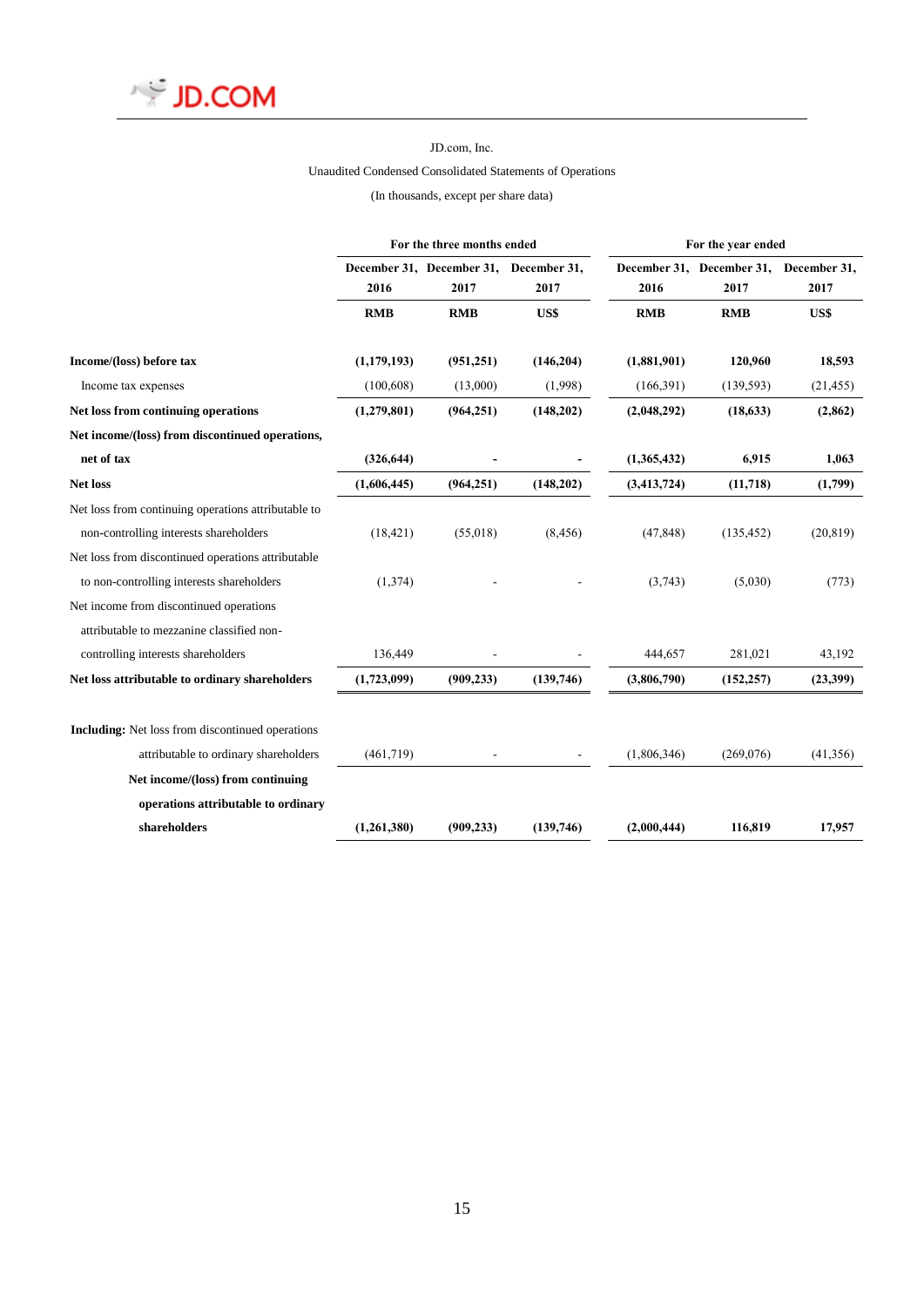

### Unaudited Condensed Consolidated Statements of Operations

(In thousands, except per share data)

|                                                                                                            |            | For the three months ended |                                        | For the year ended |                                        |            |  |
|------------------------------------------------------------------------------------------------------------|------------|----------------------------|----------------------------------------|--------------------|----------------------------------------|------------|--|
|                                                                                                            |            |                            | December 31, December 31, December 31, |                    | December 31, December 31, December 31, |            |  |
|                                                                                                            | 2016       | 2017                       | 2017                                   | 2016               | 2017                                   | 2017       |  |
|                                                                                                            | <b>RMB</b> | <b>RMB</b>                 | US\$                                   | <b>RMB</b>         | <b>RMB</b>                             | US\$       |  |
| (4) Includes share-based compensation expenses as follows:                                                 |            |                            |                                        |                    |                                        |            |  |
| Cost of revenues                                                                                           | (5, 439)   | (10,962)                   | (1,685)                                | (17, 485)          | (27,513)                               | (4,229)    |  |
| Fulfillment                                                                                                | (93, 043)  | (113, 536)                 | (17, 450)                              | (332, 383)         | (425,706)                              | (65, 430)  |  |
| Marketing                                                                                                  | (23, 191)  | (38,208)                   | (5,872)                                | (87,261)           | (135,749)                              | (20, 864)  |  |
| Technology and content                                                                                     | (132, 686) | (192, 746)                 | (29, 625)                              | (470, 234)         | (670, 612)                             | (103, 071) |  |
| General and administrative                                                                                 | (361, 409) | (406,950)                  | (62, 547)                              | (1,154,069)        | (1,520,482)                            | (233, 694) |  |
| (5) Includes amortization of intangible assets resulting from assets and business acquisitions as follows: |            |                            |                                        |                    |                                        |            |  |
| Fulfillment                                                                                                | (41, 846)  | (41,084)                   | (6,314)                                | (92, 631)          | 163,979)                               | 25,203)    |  |
| Marketing                                                                                                  | (307,759)  | (308, 662)                 | (47, 440)                              | (1,222,214)        | 1,221,952)                             | (187, 811) |  |
| Technology and content                                                                                     | (20,661)   | (21, 861)                  | (3,360)                                | (45,909)           | (83, 844)                              | (12, 887)  |  |
| General and administrative                                                                                 | (77,314)   | (77,314)                   | (11,883)                               | (248, 023)         | (307,774)                              | (47, 304)  |  |
| Net income/(loss) per share:                                                                               |            |                            |                                        |                    |                                        |            |  |
| <b>Basic</b>                                                                                               |            |                            |                                        |                    |                                        |            |  |
| Continuing operations                                                                                      | (0.45)     | (0.32)                     | (0.05)                                 | (0.71)             | 0.04                                   | 0.01       |  |
| Discontinued operations                                                                                    | (0.16)     |                            |                                        | (0.64)             | (0.09)                                 | (0.01)     |  |
| Net loss per share                                                                                         | (0.61)     | (0.32)                     | (0.05)                                 | (1.36)             | (0.05)                                 | (0.01)     |  |
| Diluted                                                                                                    |            |                            |                                        |                    |                                        |            |  |
| Continuing operations                                                                                      | (0.45)     | (0.32)                     | (0.05)                                 | (0.71)             | 0.04                                   | 0.01       |  |
| Discontinued operations                                                                                    | (0.16)     |                            |                                        | (0.64)             | (0.09)                                 | (0.01)     |  |
| Net loss per share                                                                                         | (0.61)     | (0.32)                     | (0.05)                                 | (1.36)             | (0.05)                                 | (0.01)     |  |
| Net income/(loss) per ADS:                                                                                 |            |                            |                                        |                    |                                        |            |  |
| <b>Basic</b>                                                                                               |            |                            |                                        |                    |                                        |            |  |
| Continuing operations                                                                                      | (0.89)     | (0.64)                     | (0.10)                                 | (1.43)             | 0.08                                   | $0.01\,$   |  |
| Discontinued operations                                                                                    | (0.33)     | $\overline{\phantom{a}}$   | ÷,                                     | (1.29)             | (0.19)                                 | (0.03)     |  |
| Net loss per ADS                                                                                           | (1.22)     | (0.64)                     | (0.10)                                 | (2.71)             | (0.11)                                 | (0.02)     |  |
| Diluted                                                                                                    |            |                            |                                        |                    |                                        |            |  |
| Continuing operations                                                                                      | (0.89)     | (0.64)                     | (0.10)                                 | (1.43)             | $0.08\,$                               | 0.01       |  |
| Discontinued operations                                                                                    | (0.33)     |                            |                                        | (1.29)             | (0.18)                                 | (0.03)     |  |
| Net loss per ADS                                                                                           | (1.22)     | (0.64)                     | (0.10)                                 | (2.71)             | (0.10)                                 | (0.02)     |  |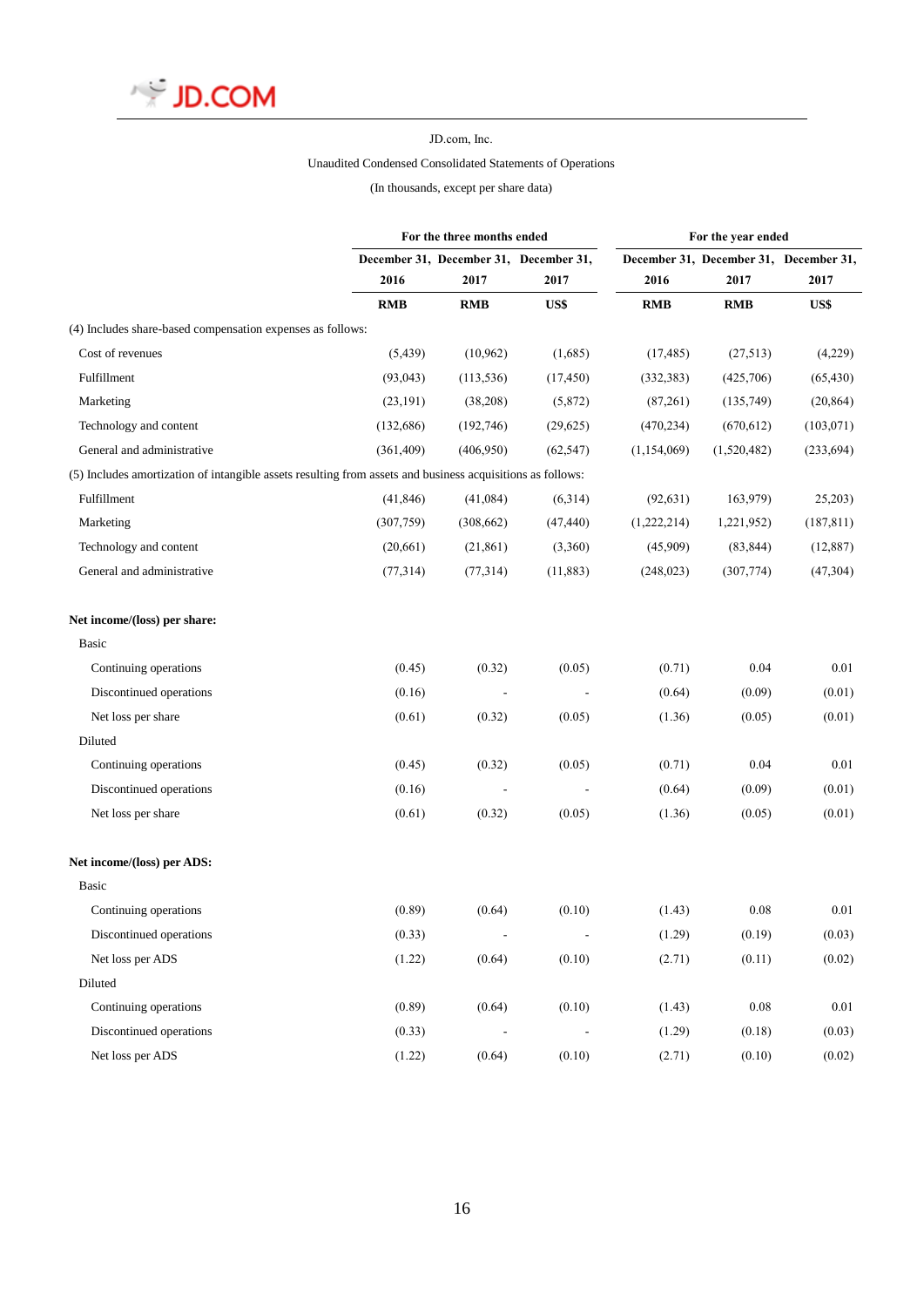

Unaudited Non-GAAP Net Income Per ADS from Continuing Operations

(In thousands, except per share data)

|                                                     |            | For the three months ended             |           |            | For the year ended                     |           |  |  |
|-----------------------------------------------------|------------|----------------------------------------|-----------|------------|----------------------------------------|-----------|--|--|
|                                                     |            | December 31, December 31, December 31, |           |            | December 31, December 31, December 31, |           |  |  |
|                                                     | 2016       | 2017                                   | 2017      | 2016       | 2017                                   | 2017      |  |  |
|                                                     | <b>RMB</b> | <b>RMB</b>                             | US\$      | <b>RMB</b> | <b>RMB</b>                             | US\$      |  |  |
| Non-GAAP net income from continuing                 |            |                                        |           |            |                                        |           |  |  |
| operations attributable to ordinary                 |            |                                        |           |            |                                        |           |  |  |
| shareholders                                        | 779,689    | 449,298                                | 69,056    | 2,068,404  | 4,968,380                              | 763,628   |  |  |
| Weighted average number of shares:                  |            |                                        |           |            |                                        |           |  |  |
| <b>Basic</b>                                        | 2,834,273  | 2,849,216                              | 2,849,216 | 2,804,768  | 2,844,826                              | 2,844,826 |  |  |
| Diluted                                             | 2,834,273  | 2,849,216                              | 2,849,216 | 2,804,768  | 2,911,462                              | 2,911,462 |  |  |
| Diluted (Non-GAAP)                                  | 2,874,831  | 2,924,235                              | 2,924,235 | 2,852,454  | 2,911,462                              | 2,911,462 |  |  |
| Non-GAAP net income per ADS from                    |            |                                        |           |            |                                        |           |  |  |
| continuing operations <sup><math>(6)</math></sup> : |            |                                        |           |            |                                        |           |  |  |
| <b>Basic</b>                                        | 0.55       | 0.32                                   | 0.05      | 1.47       | 3.49                                   | 0.54      |  |  |
| Diluted                                             | 0.54       | 0.31                                   | 0.05      | 1.45       | 3.41                                   | 0.52      |  |  |

(6) Non-GAAP basic net income/(loss) per share is calculated by dividing non-GAAP net income/(loss) attributable to ordinary shareholders by the weighted average number of ordinary shares outstanding during the periods. Non-GAAP diluted net income/(loss) per share is calculated by dividing non-GAAP net income/(loss) attributable to ordinary shareholders by the weighted average number of ordinary shares and dilutive potential ordinary shares outstanding during the periods, including the dilutive effect of share-based awards as determined under the treasury stock method. Non-GAAP net income/(loss) per ADS is equal to non-GAAP net income/(loss) per share multiplied by two.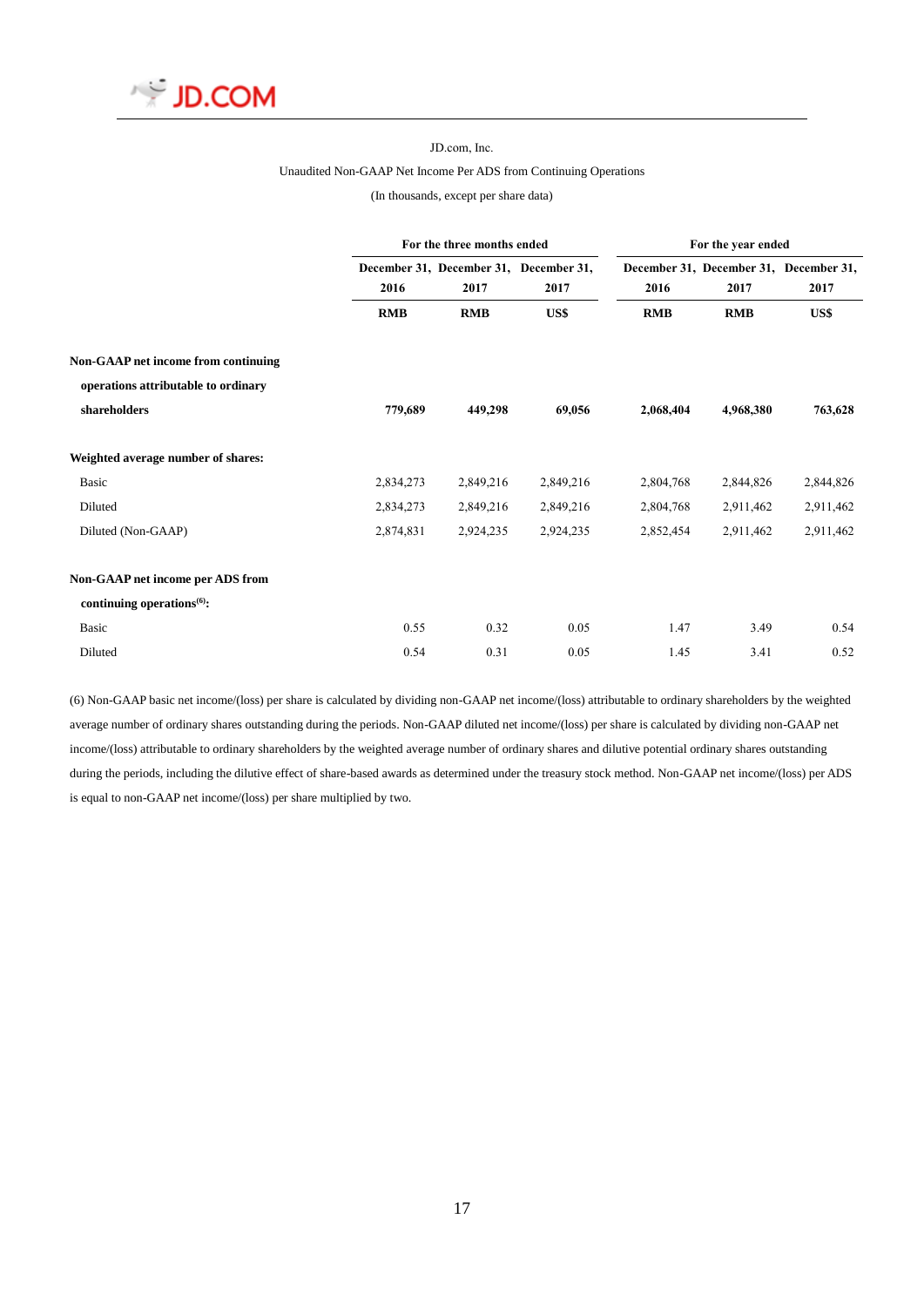

Unaudited Condensed Consolidated Statements of Cash Flows and Free Cash Flow

(In thousands)

|                                                          |                | For the three months ended |                                        | For the year ended |                                        |             |  |
|----------------------------------------------------------|----------------|----------------------------|----------------------------------------|--------------------|----------------------------------------|-------------|--|
|                                                          |                |                            | December 31, December 31, December 31, |                    | December 31, December 31, December 31, |             |  |
|                                                          | 2016           | 2017                       | 2017                                   | 2016               | 2017                                   | 2017        |  |
|                                                          | <b>RMB</b>     | <b>RMB</b>                 | US\$                                   | <b>RMB</b>         | <b>RMB</b>                             | US\$        |  |
| Net cash provided by/(used in) continuing operating      |                |                            |                                        |                    |                                        |             |  |
| activities                                               | (3,508,287)    | 3,883,287                  | 596,850                                | 9,993,543          | 27,307,014                             | 4,197,011   |  |
| Net cash provided by/(used in) discontinued operating    |                |                            |                                        |                    |                                        |             |  |
| activities                                               | 524,886        |                            |                                        | (1,226,526)        | (2,485,741)                            | (382,051)   |  |
| Net cash provided by/(used in) operating activities      | (2,983,401)    | 3,883,287                  | 596,850                                | 8,767,017          | 24,821,273                             | 3,814,960   |  |
| Net cash provided by/(used in) continuing investing      |                |                            |                                        |                    |                                        |             |  |
| activities                                               | (5,387,767)    | 4,208,642                  | 646,856                                | (17,758,242)       | (21, 725, 236)                         | (3,339,108) |  |
| Net cash used in discontinued investing activities       | (9,170,070)    |                            |                                        | (30,510,335)       | (15,772,856)                           | (2,424,243) |  |
| Net cash provided by/(used in) investing activities      | (14, 557, 837) | 4,208,642                  | 646,856                                | (48, 268, 577)     | (37, 498, 092)                         | (5,763,351) |  |
| Net cash provided by/(used in) continuing financing      |                |                            |                                        |                    |                                        |             |  |
| activities                                               | 2,134,926      | (3,801,146)                | (584, 225)                             | 8,649,325          | 5,180,365                              | 796,207     |  |
| Net cash provided by discontinued financing activities   | 10,051,551     |                            |                                        | 32,050,146         | 14,054,620                             | 2,160,156   |  |
| Net cash provided by/(used in) financing activities      | 12,186,477     | (3,801,146)                | (584, 225)                             | 40,699,471         | 19,234,985                             | 2,956,363   |  |
| Effect of exchange rate changes on cash and cash         |                |                            |                                        |                    |                                        |             |  |
| equivalents                                              | 291,861        | (213,077)                  | (32,749)                               | 709,916            | (641, 534)                             | (98,602)    |  |
| Net increase/(decrease) in cash and cash equivalents     | (5,062,900)    | 4,077,706                  | 626,732                                | 1,907,827          | 5,916,632                              | 909,370     |  |
| Cash and cash equivalents at beginning of period         | 24,834,595     | 21,610,621                 | 3,321,492                              | 17,863,868         | 19,771,695                             | 3,038,854   |  |
| Cash and cash equivalents at end of period               | 19,771,695     | 25,688,327                 | 3,948,224                              | 19,771,695         | 25,688,327                             | 3,948,224   |  |
| Less: Cash and cash equivalents of held for sale         | 4,204,659      |                            |                                        | 4,204,659          |                                        |             |  |
| Cash and cash equivalents of continuing operations at    |                |                            |                                        |                    |                                        |             |  |
| end of period                                            | 15,567,036     | 25,688,327                 | 3,948,224                              | 15,567,036         | 25,688,327                             | 3,948,224   |  |
| Net cash provided by/(used in) operating activities from |                |                            |                                        |                    |                                        |             |  |
| continuing operations                                    | (3,508,287)    | 3,883,287                  | 596,850                                | 9,993,543          | 27,307,014                             | 4,197,011   |  |
| Add/(less): Impact from JD Finance related credit        |                |                            |                                        |                    |                                        |             |  |
| products included in the operating cash flow             | 2,555,903      | (2,873,809)                | (441,696)                              | 7,733,523          | (289, 214)                             | (44, 451)   |  |
| Less: Capital expenditures                               |                |                            |                                        |                    |                                        |             |  |
| Land use rights and construction in progress             | (730, 165)     | (1,377,679)                | (211,745)                              | (2,037,692)        | (8,052,815)                            | (1,237,695) |  |
| Other CAPEX                                              | (560, 783)     | (812, 257)                 | (124, 842)                             | (2,191,240)        | (3,303,060)                            | (507,671)   |  |
| Free cash flow                                           | (2,243,332)    | (1,180,458)                | (181, 433)                             | 13,498,134         | 15,661,925                             | 2,407,194   |  |
|                                                          |                |                            |                                        |                    |                                        |             |  |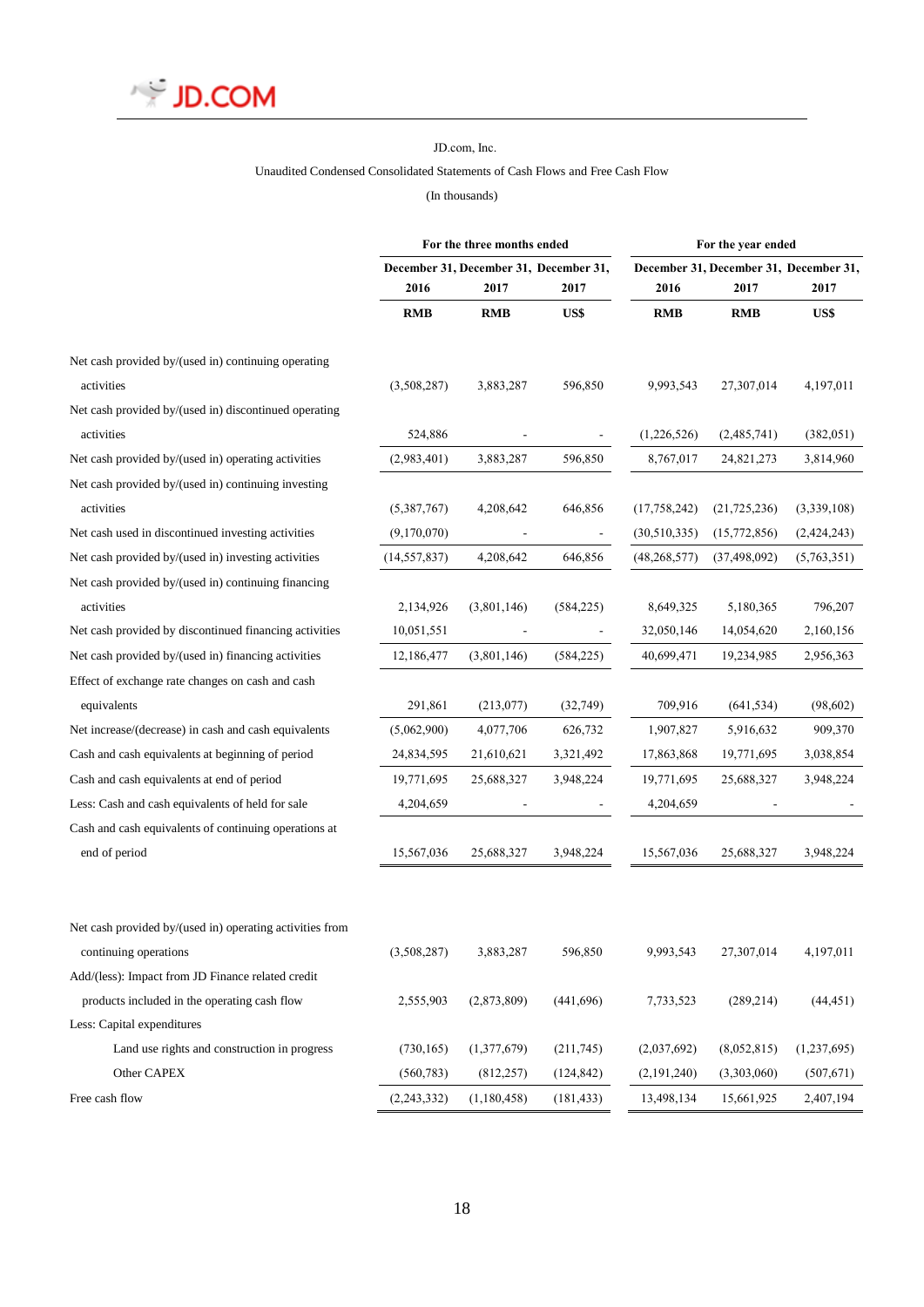

| Supplemental Financial Information and Business Metrics |
|---------------------------------------------------------|
|---------------------------------------------------------|

|                                                                            | <b>O4 2016</b> | O1 2017 | O <sub>2</sub> 2017 | O3 2017 | <b>O4 2017</b> |
|----------------------------------------------------------------------------|----------------|---------|---------------------|---------|----------------|
|                                                                            |                |         |                     |         |                |
| Free cash flow - trailing twelve months ("TTM") (in RMB billions)          | 13.5           | 17.3    | 28.9                | 14.6    | 15.7           |
| Inventory turnover $\text{days}^{(7)} - \text{TTM}$                        | 37.6           | 36.7    | 36.3                | 36.9    | 38.1           |
| Accounts payable turnover $\text{days}^{(8)} - \text{TTM}$                 | 52.0           | 52.3    | 56.2                | 58.4    | 59.1           |
| Accounts receivable turnover $\text{days}^{(9)} - \text{TTM}$              | 1.3            | 1.2     | 1.2                 | 1.3     | 1.4            |
| $GMV^{(10)}$ (in RMB billions)                                             | 303.0          | 253.2   | 335.3               | 302.5   | 403.4          |
| Annual active customer accounts <sup><math>(11)</math></sup> (in millions) | 226.6          | 236.5   | 258.3               | 266.3   | 292.5          |

(7) Inventory turnover days are the quotient of average inventory over five quarter ends to total cost of revenues for the last twelve months and then multiplied by 360 days.

(8) Accounts payable turnover days are the quotient of average accounts payable over five quarter ends to total cost of revenues for the last twelve months and then multiplied by 360 days. Presented are the accounts payable turnover days for the online direct sales business.

(9) Accounts receivable turnover days are the quotient of average accounts receivable over five quarter ends to total net revenues of the last twelve months and then multiplied by 360 days. Presented are the accounts receivable turnover days excluding the impact from JD Baitiao.

(10) GMV is defined as the total value of all orders for products and services placed in the company's online direct sales business and on the company's online marketplaces, regardless of whether the goods are sold or delivered or whether the goods are returned. GMV includes orders placed on our websites and mobile apps as well as orders placed on third-party websites and mobile apps that are fulfilled by us or by our third-party merchants. GMV includes shipping charges paid by buyers to sellers and excludes certain transactions over certain amounts that are comparable to the disclosed parameters in GMV definition by our major industry peer.

(11) Annual active customer accounts are customer accounts that made at least one purchase during the twelve months ended on the respective dates, whether through online direct sales or online marketplaces.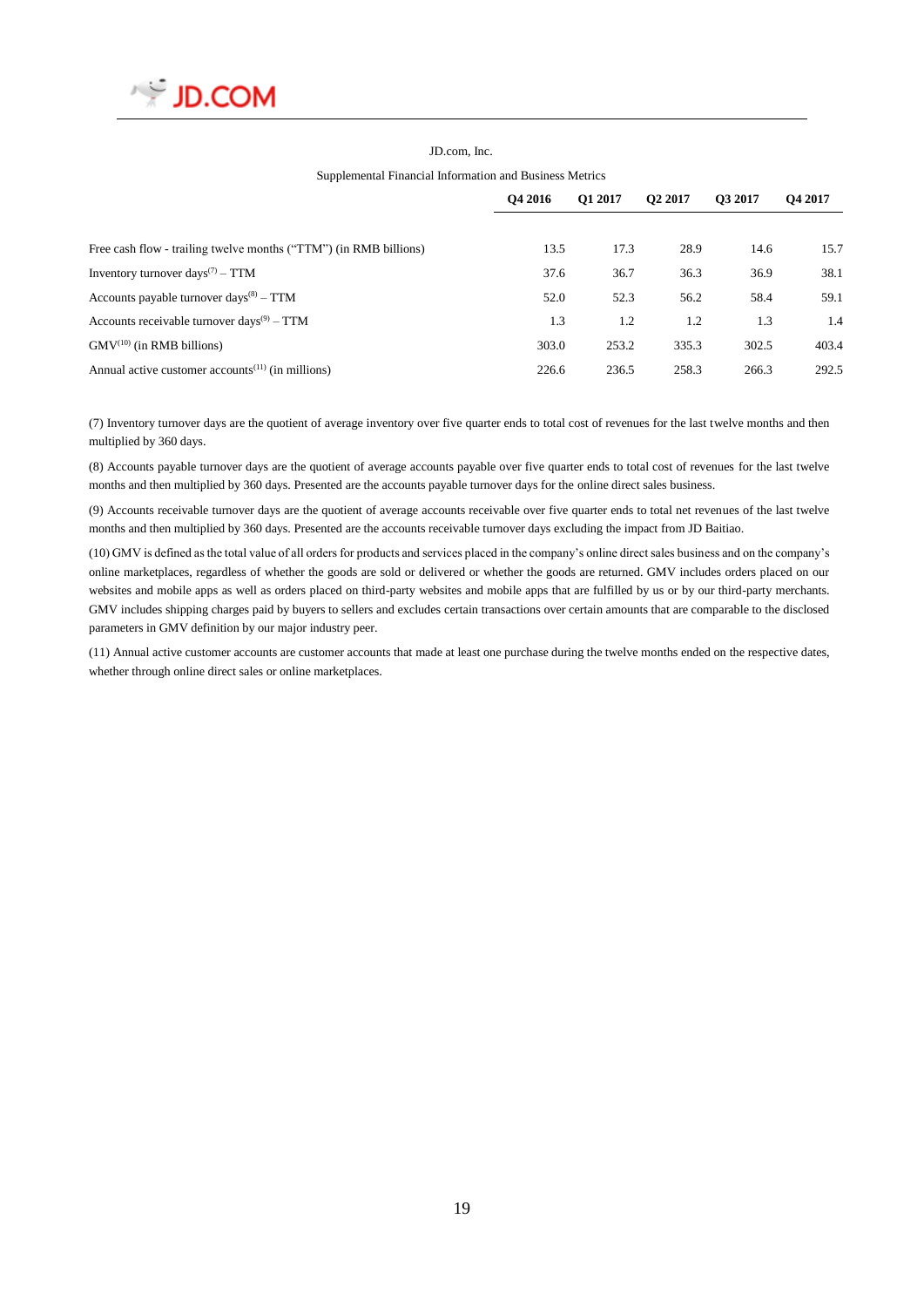

Unaudited Reconciliation of GAAP and Non-GAAP Results

(In thousands, except percentage data)

|                                              |                | For the three months ended             |                | For the year ended |                 |              |  |
|----------------------------------------------|----------------|----------------------------------------|----------------|--------------------|-----------------|--------------|--|
|                                              |                | December 31, December 31, December 31, |                | December 31,       | December 31,    | December 31, |  |
|                                              | 2016           | 2017                                   | 2017           | 2016               | 2017            | 2017         |  |
|                                              | <b>RMB</b>     | <b>RMB</b>                             | US\$           | <b>RMB</b>         | <b>RMB</b>      | US\$         |  |
| Total net revenues                           | 79,411,128     | 110,165,334                            | 16,932,103     | 258,289,947        | 362, 331, 754   | 55,689,371   |  |
| Less: Cost of revenues                       | (68, 570, 518) | (95,805,441)                           | (14, 725, 027) | (222, 934, 637)    | (311, 516, 831) | (47,879,260) |  |
| Gross profit                                 | 10,840,610     | 14,359,893                             | 2,207,076      | 35, 355, 310       | 50,814,923      | 7,810,111    |  |
| Reversal of: Revenue from business           |                |                                        |                |                    |                 |              |  |
| cooperation arrangements with equity         |                |                                        |                |                    |                 |              |  |
| investees                                    | (169, 838)     | (210,970)                              | (32, 425)      | (819, 486)         | (836, 539)      | (128, 574)   |  |
| Add: Share-based compensation included in    |                |                                        |                |                    |                 |              |  |
| cost of revenues                             | 5,439          | 10,962                                 | 1,685          | 17,485             | 27,513          | 4,229        |  |
| Non-GAAP gross profit                        | 10,676,211     | 14,159,885                             | 2,176,336      | 34,553,309         | 50,005,897      | 7,685,766    |  |
| Loss from operations from continuing         |                |                                        |                |                    |                 |              |  |
| operations                                   | (338, 478)     | (1,596,201)                            | (245,331)      | (1,251,653)        | (835, 476)      | (128, 409)   |  |
| Reversal of: Revenue from business           |                |                                        |                |                    |                 |              |  |
| cooperation arrangements with equity         |                |                                        |                |                    |                 |              |  |
| investees                                    | (169, 838)     | (210,970)                              | (32, 425)      | (819, 486)         | (836, 539)      | (128, 574)   |  |
| Add: Share-based compensation                | 615,768        | 762,402                                | 117,179        | 2,061,432          | 2,780,062       | 427,288      |  |
| Add: Amortization of intangible assets       |                |                                        |                |                    |                 |              |  |
| resulting from assets and business           |                |                                        |                |                    |                 |              |  |
| acquisitions                                 | 447,580        | 448,921                                | 68,997         | 1,608,777          | 1,777,549       | 273,205      |  |
| Non-GAAP income/(loss) from operations       |                |                                        |                |                    |                 |              |  |
| from continuing operations                   | 555,032        | (595, 848)                             | (91,580)       | 1,599,070          | 2,885,596       | 443,510      |  |
| Add: Depreciation and amortization excluding |                |                                        |                |                    |                 |              |  |
| amortization of intangible assets resulting  |                |                                        |                |                    |                 |              |  |
| from assets and business acquisitions        | 508,600        | 733,880                                | 112,796        | 1,811,512          | 2,415,167       | 371,204      |  |
| <b>Non-GAAP EBITDA from continuing</b>       |                |                                        |                |                    |                 |              |  |
| operations                                   | 1,063,632      | 138,032                                | 21,216         | 3,410,582          | 5,300,763       | 814,714      |  |
| Total net revenues                           | 79,411,128     | 110,165,334                            | 16,932,103     | 258,289,947        | 362, 331, 754   | 55,689,371   |  |
| Non-GAAP operating margin from               |                |                                        |                |                    |                 |              |  |
| continuing operations                        | 0.7%           | $-0.5%$                                | $-0.5%$        | 0.6%               | 0.8%            | $0.8\%$      |  |
| <b>Non-GAAP EBITDA margin from</b>           |                |                                        |                |                    |                 |              |  |
| continuing operations                        | 1.3%           | $0.1\%$                                | $0.1\%$        | 1.3%               | 1.5%            | 1.5%         |  |